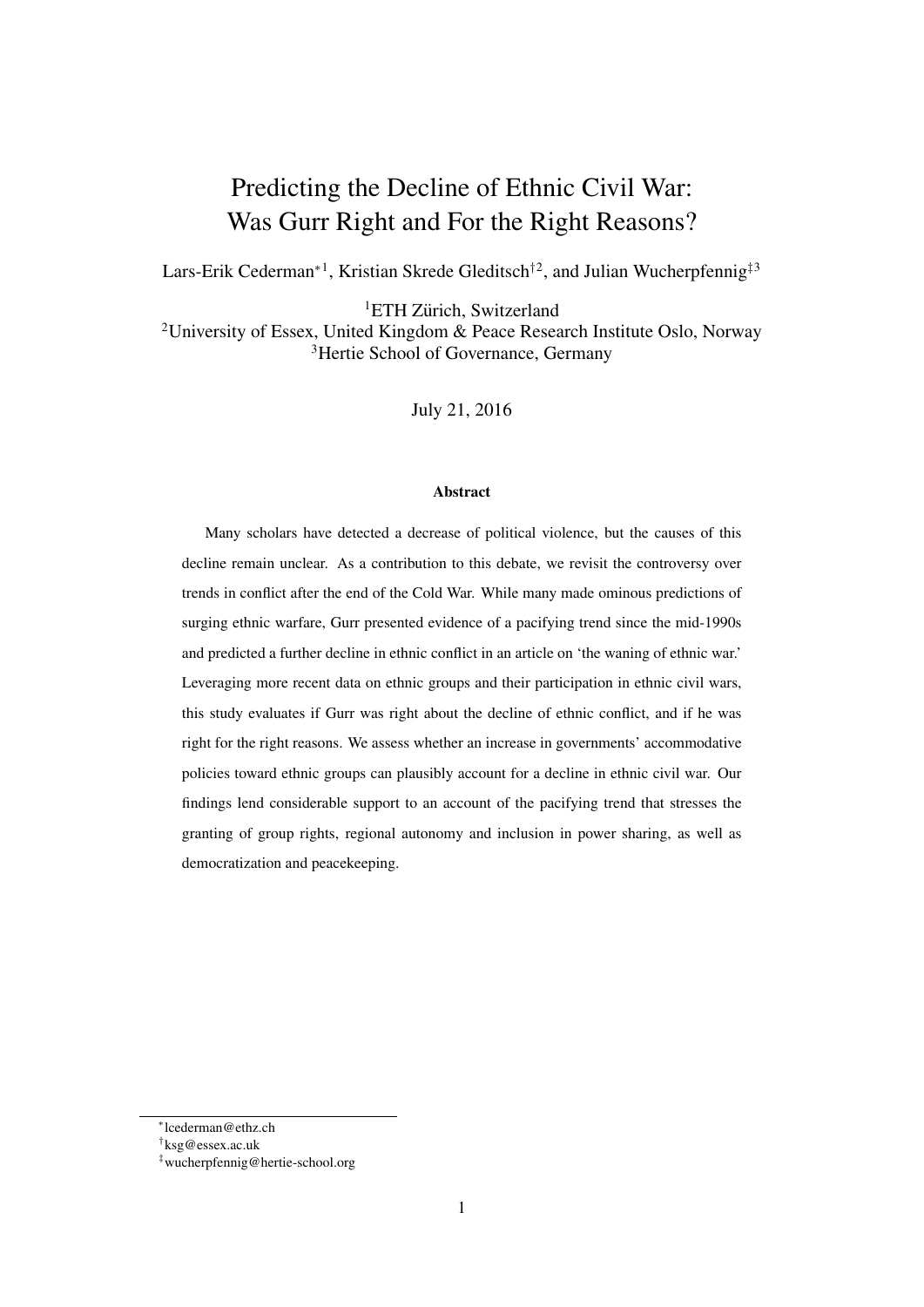Although current violent conflicts such as Ukraine, Syria, Iraq, South Sudan, and Yemen dominate headlines, conflict researchers argue that armed conflict has declined in recent years. Pinker and Mack (2014) note that the media by definition is biased and will give more attention to violent events than peace or 'things that don't happen,' and emphasize that '[t]he only sound way to appraise the state of the world is to count.' In a magisterial survey, Pinker (2011) argues that the current trend is part of a pacification process" with long historical roots, while Goldstein (2011) attributes the more recent global decline in armed conflict to the influence of peacekeeping and other more indirect interventions by international organizations. Although some have questioned the finding itself — either through challenging parts of the decline-ofviolence thesis or arguing that a decline of some types of violence hides an increase in other types of violence (e.g., Braumoeller, 2013; Harrison & Wolf, 2012; Fazal, 2014; Gray, 2015; Kaldor, 2013; Thayer, 2013; Levy & Thompson, 2013) — the empirical claim has generally held up well and started to acquire the status of an established fact (e.g., Gat, 2013; Gleditsch & Pickering, 2014; Pinker, 2015; Vayrynen, 2013).

What is less clear is what particular mechanisms are driving the decline. Sweeping claims about macro trends leading to a general decline of political violence have been more prominent than efforts to trace specific causal mechanisms. We focus on ethnic civil wars as a particularly important subclass of political violence. They remain an important international security concern, as many international crises have at least in part emerged out of ethnic civil wars, as illustrated by World War I, and more recent fears of international escalation over the conflict in Eastern Ukraine.

This study revisits the debate on ethnic conflict immediately after the Cold War. Several scholars argued that the events in the former Yugoslavia augured a 'coming anarchy' that would engulf the world (Kaplan, 1994; Walzer, 1992). Responding to these 'doomsday' scenarios, Gurr (2000a) observed that the frequency of ethnic conflict had actually declined considerably since the mid-1990s and predicted that this trend was likely to continue. He postulated that a new regime of accommodation and compromise would help prevent new conflicts and end ongoing ones. With the benefit of more than a decade of new data on ethnic civil wars and accommodation, we are now in a position to evaluate whether Gurr was right and for the right reasons. We use group-level data on ethnic groups' power access from the mid-1990s, data on changes in political institutions, as well as data on peacekeeping operations. To anticipate, we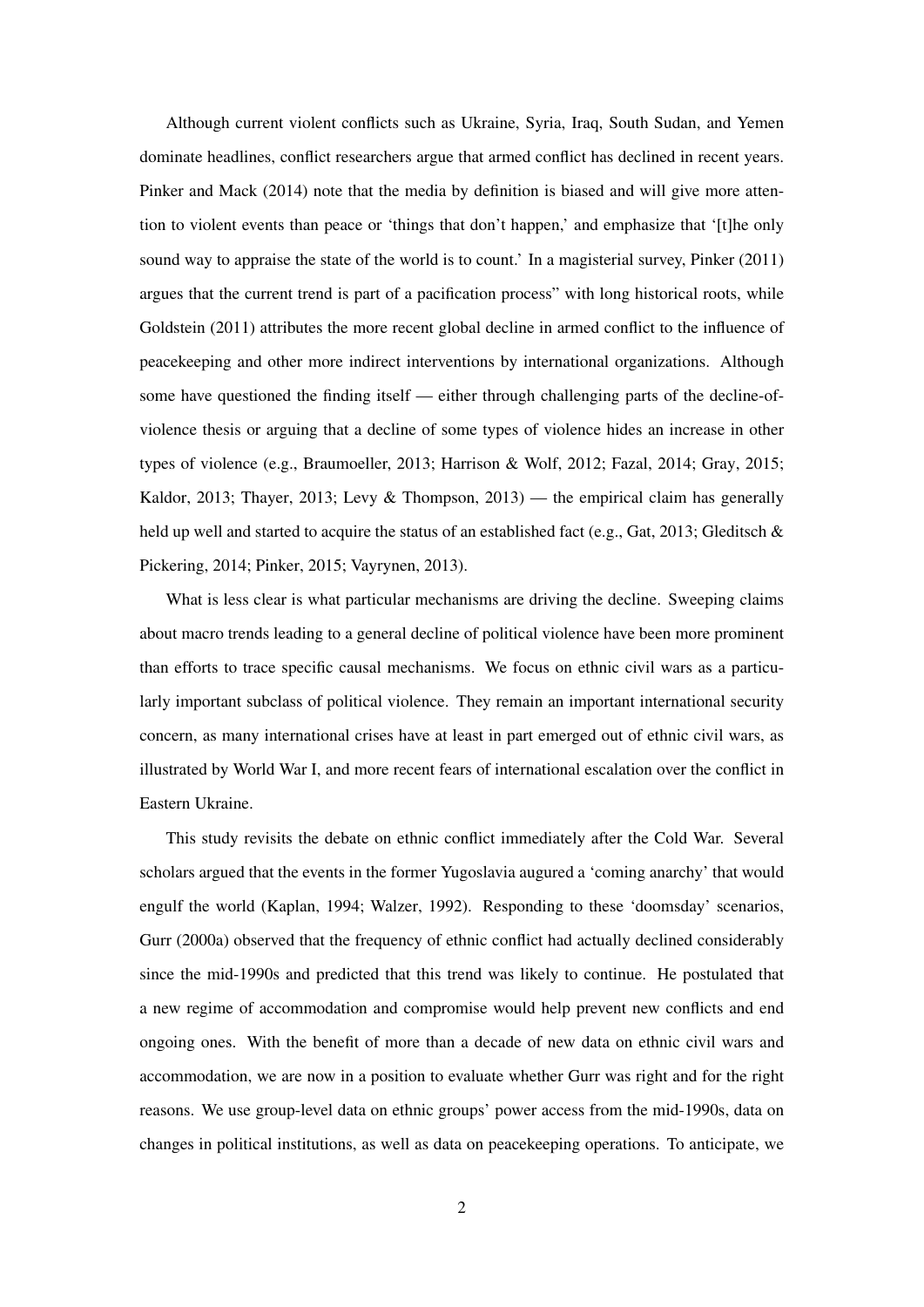find ample support that Gurr was right both about the decline of ethnic civil war and that reduced conflict seems to follow accommodation and compromise.

# Literature review

Even though much of the conflict research on civil war had seen the rivalry between the superpowers as a key source fueling conflicts (see, e.g., Buzan, 1991), the initial enthusiasm over the end of the Cold War quickly gave way to a new pessimism (see, e.g., Mearsheimer, 1990a,b; Mueller, 1994). Many argued that the stable and largely peaceful world of nuclear deterrence under the superpowers was being replaced by a new and more dangerous world with increasing ethnic warfare.

One of the most prominent contributions, Kaplan (1994, 45), warned of a coming anarchy where we would see 'the withering away of central governments, the rise of tribal and regional domains, the unchecked spread of disease, and the growing pervasiveness of war.' While Kaplan stressed environmental scarcity, others gave cultural and ethno-religious factors a much more prominent role in promoting conflict. For example, Huntington (1993, 71) argued that 'conflicts among nations and ethnic groups are escalating' as cultural lines rose to prominence after the Cold War. In his 1993 inaugural address, President Bill Clinton noted that 'the new world is more free but less stable. Communism's collapse has called forth old animosities and new dangers.'<sup>1</sup>

Indeed, the premise that wars were becoming more common was so widely accepted that few even bothered to consider any empirical evidence. Perhaps the first study to detect a possible declining trend was Wallensteen & Sollenberg (1995). However, this assessment was limited to an analysis of a six year period 1989-1994, and primarily discussed whether there was a trend rather than the possible causes. The article received relatively limited attention, and the authors themselves appeared to downplay the significance of the finding by choosing to emphasize how it was premature to dismiss interstate war as obsolescent in a follow-up article published the subsequent year (Wallensteen & Sollenberg, 1996). An op-ed piece on a decline in warfare in the *Los Angeles Times* by Wilson & Gurr (1999) received more attention.<sup>2</sup> Drawing on prior work on conflict-reducing accommodation (Gurr, 1993), Gurr (2000a) proposed explanations

<sup>1</sup> See http://www.presidency.ucsb.edu/ws/?pid=46366.

<sup>&</sup>lt;sup>2</sup>According to Andrew Mack (personal communication), this op-ed piece eventually reached the desk of then General Secretary of the United Nations, Kofi Annan.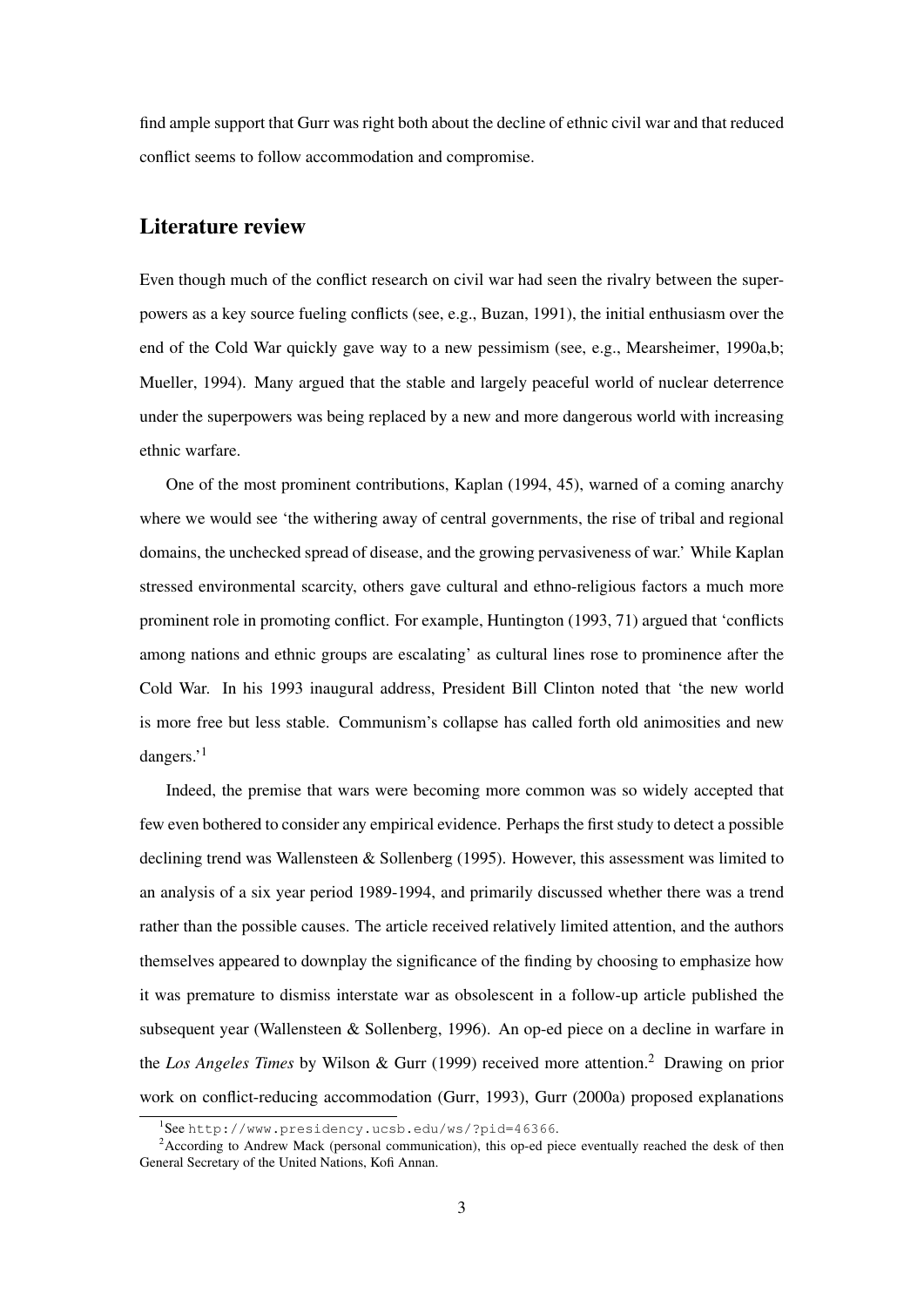for the declining frequency of ethnic conflict. Based on an analysis of the Minorities at Risk Data, Gurr noted that over the 1990s, the absolute number of active violent conflicts had fallen from the peak level, and a much larger number of conflicts had deescalated rather than escalated in severity. Moreover, wars of self-determination were increasingly solved by peace agreements. Gurr (2000a, 52) pointed to a new regime of accommodation, 'where threats to divide a country should be managed by the devolution of state power and that communal fighting about access to the state's power and resources should be restrained by recognizing group rights and sharing power.' Gurr (2000a) furthermore noted that '[t]he decline in new protest movements foreshadows a continued decline in armed conflict.'

According to Gurr (2000a, 55), the decline of ethnic war was not the result of 'an invisible hand,' but reflected concerted efforts to curb and prevent conflict by individuals, groups, and organizations. Gurr argued that governments had become more willing to protect minority rights, manifested in a decrease of active discrimination, an increase in political autonomy, and greater accommodation of groups through power sharing. Governments had come to the realization that conflicts over self-determination were costly and thus best solved through negotiations and efforts to reach agreements to prevent violence. While many of these changes were linked to democratization, Gurr noted that even autocratic states had made efforts to accommodate minority groups. Although antagonists often find it difficult to settle conflicts by themselves, the scope for assistance and engagement from international organizations expanded with the end of the Cold War (see, e.g. Doyle & Sambanis, 2006).

Much of the subsequent research on civil war rejected the relevance of ethnicity and grievances for civil war, instead highlighting civil war as fundamentally a problem of weak states and rentseeking activities (see, e.g., Collier & Hoeffler, 2004; Fearon & Laitin, 2003). However, a new wave of research has challenged the alleged irrelevance of ethnicity and grievances (see, e.g., Regan & Norton, 2005; Petersen, 2011; Cederman & Girardin, 2007; Cederman, Gleditsch & Buhaug, 2013). We extend this line of research to derive testable propositions based on Gurr's projections relating changes in accommodation and decreasing exclusion to the decline of civil war.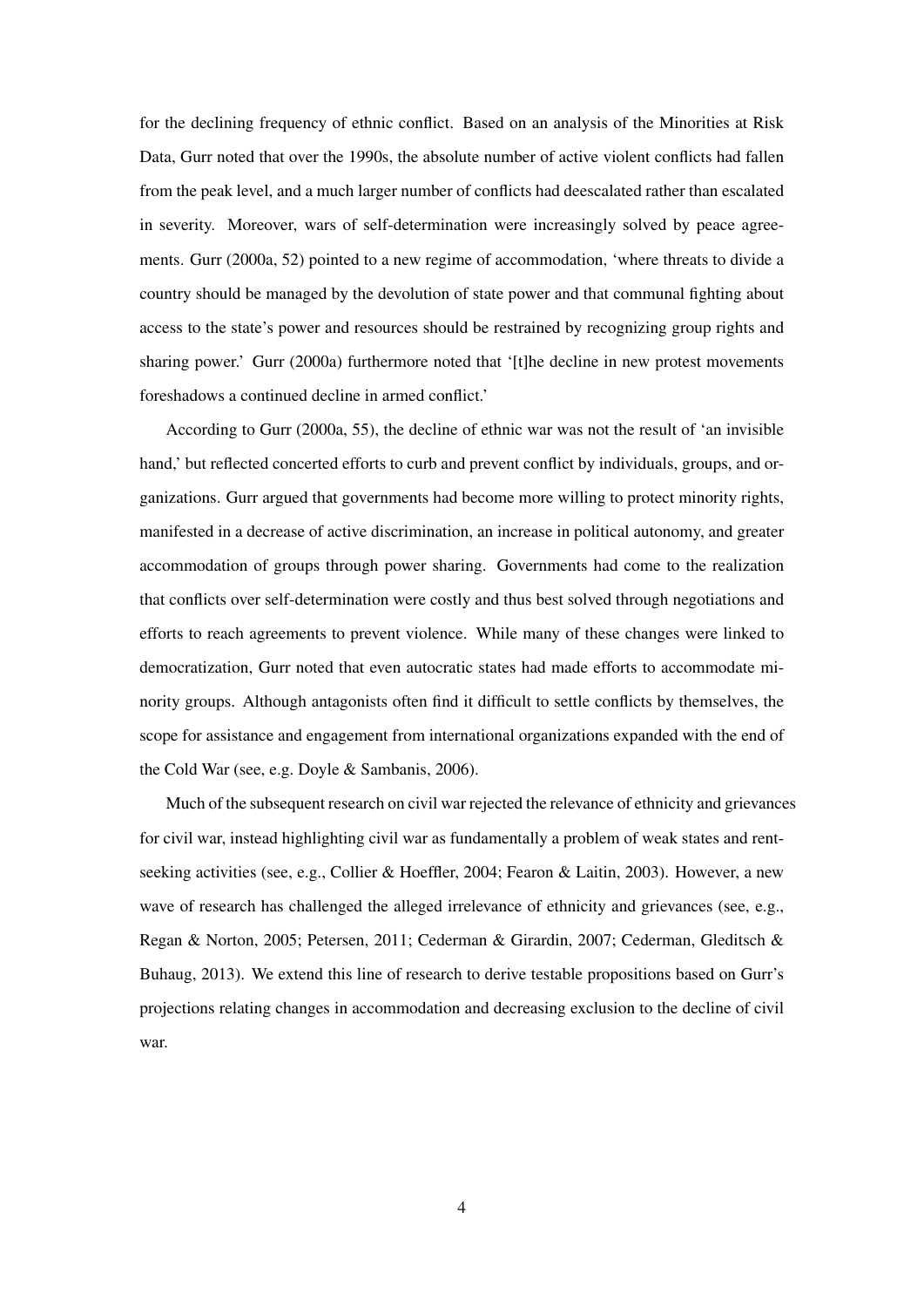### Trends in ethnic civil war and accommodation since the mid-1990s

In order for Gurr to be right for the right reasons there would (1) have to be a decline in ethnic civil wars since the mid-1990s, (2) evidence of an emerging regime of ethnic accommodation and decreasing discrimination, and (3) we would need to have evidence that the latter trend is associated with the first.

We first consider whether internal conflict along ethnic lines actually has declined since the mid-1990s, since other studies find that the decline of conflict is not uniform for all types of conflict and regions. For example, Gleditsch (2008, 702) notes that civil wars involving Muslim countries and/or Islamic opposition movements have remained relatively constant since the end of the Cold War. We use a conflict coding based on the ACD2EPR data, which map each rebel organization in the Uppsala Conflict Data Program's Armed Conflict Dataset (ACD) (Gleditsch et al., 2002) to the corresponding ethnic group in the Ethic Power Relations (EPR) data, if the rebel organization expresses an aim to support the ethnic group and group members participate in combat (Wucherpfennig et al., 2012). For convenience, we use the term ethnic civil war for all ethnic civil conflicts in the ACD dataset, which relies on a lower limit of 25 battle deaths. There is little evidence for a clear distinct trend in the ethnic civil wars relative to other civil wars. The incidence of ethnic civil war declines at a somewhat slower rate after the end of the Cold War, possibly reflecting that ethnic conflicts are more difficult to settle than non-ethnic conflicts. However, looking at the aggregate or country level does not allow us to examine conflict trends relative to group characteristics. We instead turn to the group level, and examine conflict incidence, onset and termination:

We use group-level data on ethnic groups from the Ethnic Power Relations dataset (EPR) version 2014 (Vogt et al., 2015). Figure 1 displays the number of ethnic groups in conflict from 1946 through 2013. There is an increase in ethnic civil war until the mid-1990s, but conflict incidence has been declining since this juncture, which is precisely the turning point that Gurr  $(2000a)$  pinpointed (here indicated by the blue vertical line).<sup>3</sup>

We further decompose conflict incidence by assessing the number of conflict onset per year (Figure 2), as well as the rate by which ongoing conflicts terminate (Figure 3). Figure 2 is also

 $3$ We acknowledge that the incidence of ethnic conflict prior to decolonialization may be underestimated in so far as most colonial conflicts could be deemed to involve an ethnic element. However, the lack of precise information on the political status and conflict participation by ethnic groups in colonies prevent us from a more systematic analysis of these conflicts at the group level.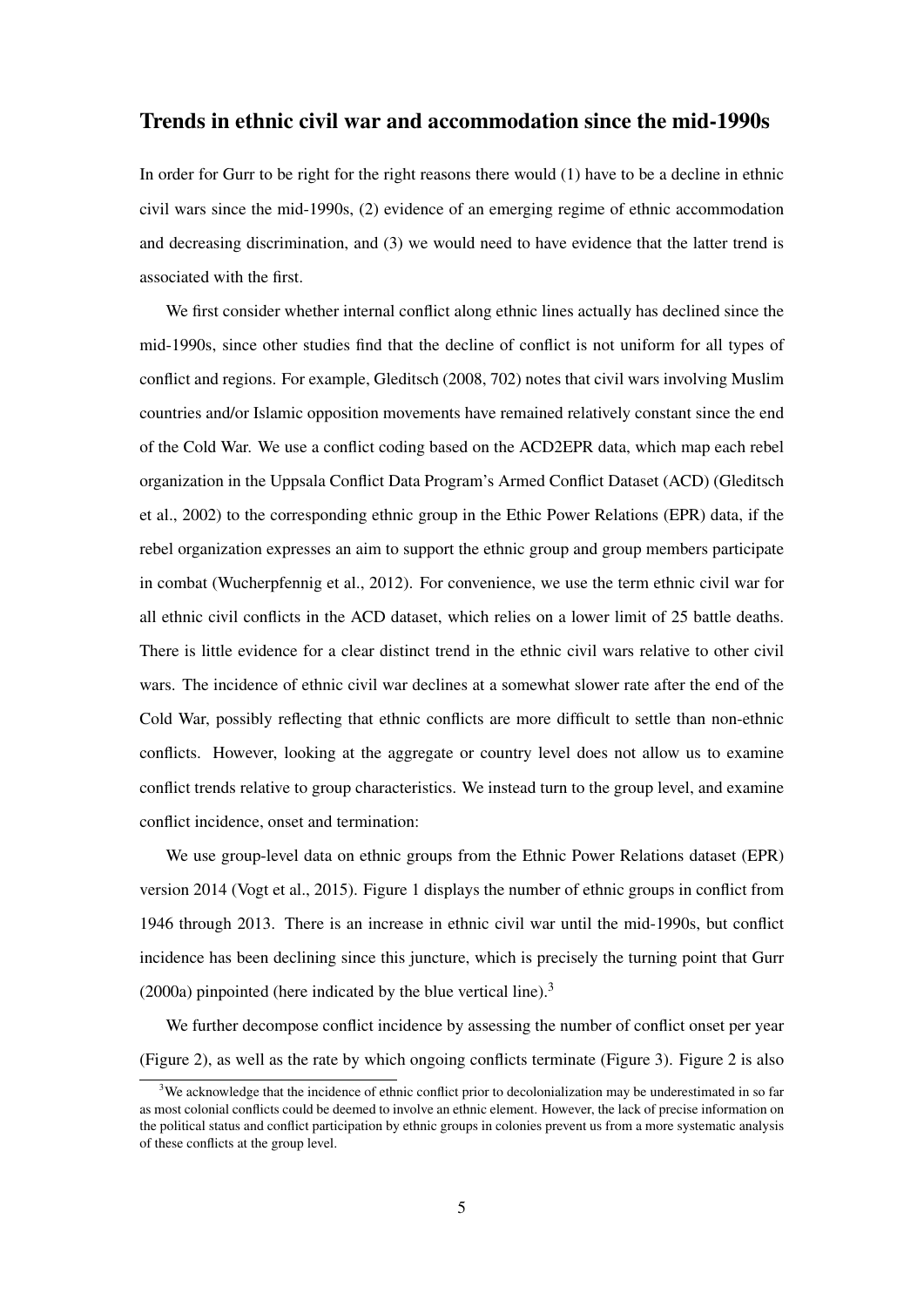

Figure 1. Incidence of ethnic civil war

consistent with Gurr's prediction of a decline in ethnic conflict onsets since the end of the Cold War, despite a short-lived spike in 2011 reflecting several ethnic groups in the south of Sudan. The rate at which groups in conflict terminated fighting in Figure 3 is less straightforward, in part due to declining number of ongoing conflict and thus fewer opportunities for termination. Until the 1980s, many years saw no groups terminating fighting at all, while the rate of termination has been more or less consistently high since the 1990s, broadly in line with Gurr's conjectures.

The observation that ethnic civil war has been less prevalent is also consistent with a changepoint analysis. In the online appendix we detail a Bayesian changepoint analysis (Park, 2010) on simple trend models for the incidence, onset and termination of ethnic civil war. All three models estimate 'structural breaks' that indicate a decrease in the rate of conflict to occur around the mid/late 1990s, again bolstering Gurr's conjectures.

Having shown that ethnic civil wars have declined since the mid-1990s, we now turn to trends of accommodation along five dimensions: (1) ethnic discrimination, (2) territorial autonomy, (3) power-sharing regimes, (4) democratization, and (5) peacekeeping operations. We evaluate the first three using the EPR dataset, which provides a coding on whether the group in question rules alone (i.e., either monopoly or dominance), shares power, or is excluded from executive power. The EPR data also indicate if a group enjoys regional autonomy through ex-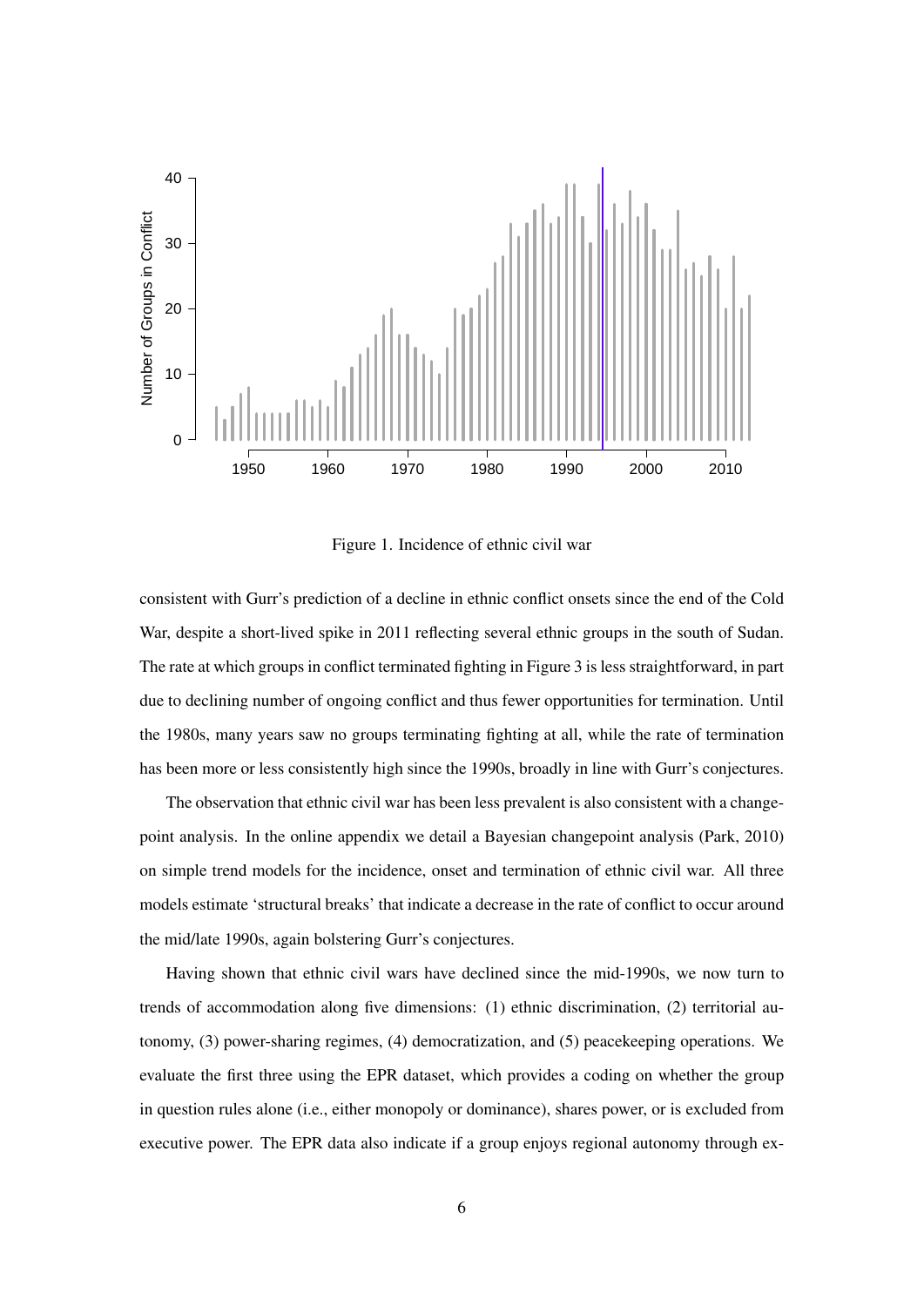

Figure 2. Onset of ethnic civil war



Figure 3. Termination of ethnic civil war

ecutive organs at the regional level with *de facto* rather than merely *de jure* powers. These conditions usually apply in federations, but also include where individual groups have autonomy, such as the Kurds in contemporary Iraq, or self-exclusion such as the Abkhazians declaring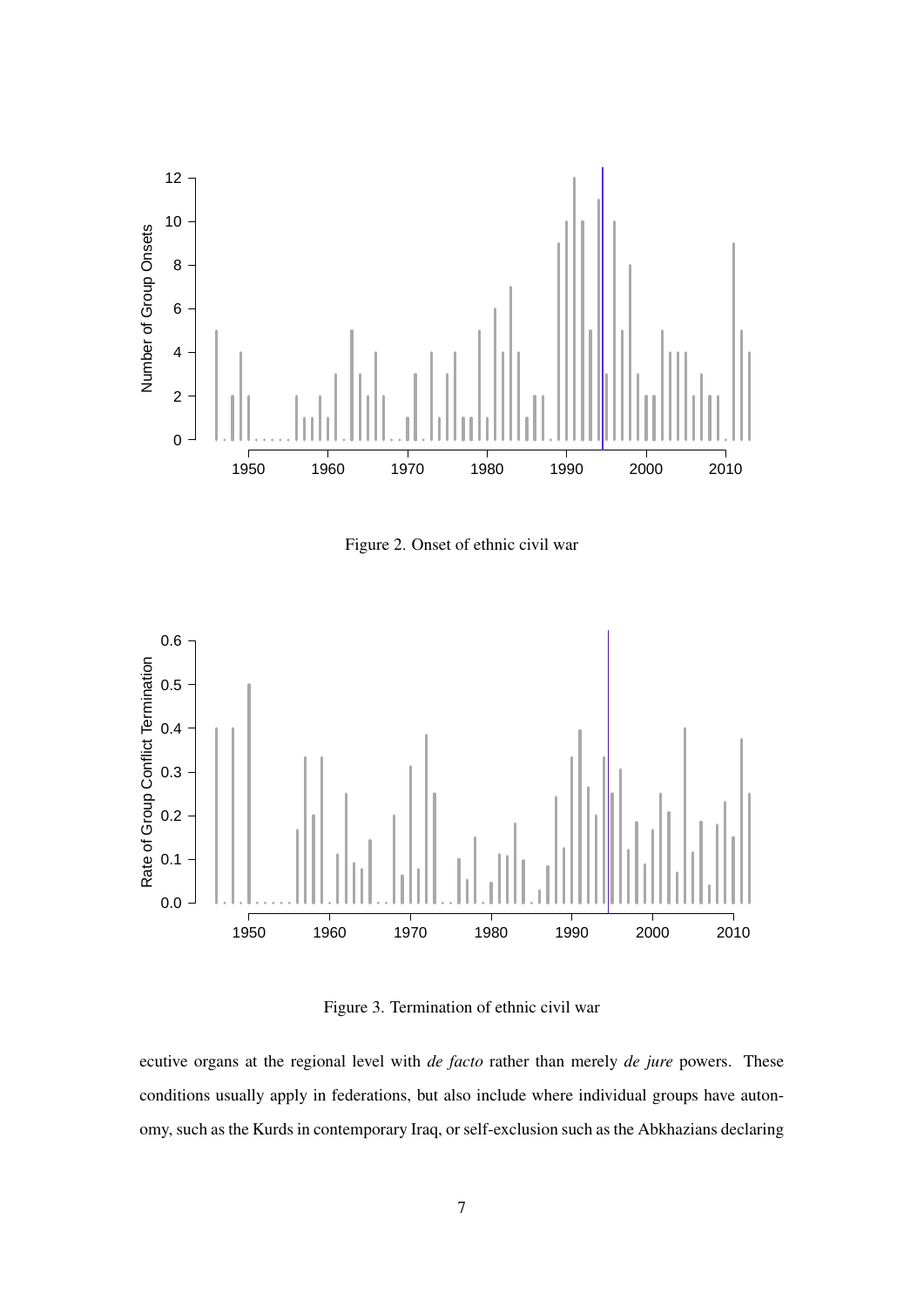

Figure 4. Trends in accommodation and ethnic groups' power access

independence from Georgia. Figure 4 shows changes in the power status of ethnic groups over time, depicting mean shares of population across countries. The world has clearly become more inclusive since the 1970s, with the average share of excluded population sinking steadily.<sup>4</sup> Discrimination has also declined, while power sharing has increased dramatically over the entire post-WWII period.<sup>5</sup>

Figure 5 displays trends in democratization based on the Polity IV data, classifying countries with a score of 6 and above as democracies. This confirms a steady increase in the share of democratic countries, especially since the end of the Cold War. Figure 6 displays the evolution of peace keeping operations over time, using Beardsley's (2011a) approach to extract missions with military deployment by the UN, a regional security organization or a coalition of states.<sup>6</sup> This indicates a qualitative shift in the number of peacekeeping missions around the end of the Cold War, when the reduced tensions between the superpowers expanded the room for peacekeeping in civil wars.<sup>7</sup>

<sup>4</sup> From 1994 through 2014, mean share of excluded population sank from 0.174 to 0.132, a decline that is significant at the  $p = 0.04$  level.

 $<sup>5</sup>$ This figure does not depict political exclusion and discrimination due to colonialism since the EPR dataset only</sup> covers sovereign units. If these cases were considered, however, the trend toward inclusion would have been even stronger.

<sup>&</sup>lt;sup>6</sup>We exclude interventions without the consent of the host countries and collective security actions with offensive aims such as the US-led UN force in the Korean War.

<sup>&</sup>lt;sup>7</sup>While the number of operations has not changed much since 1996, the budgets have increased substantially in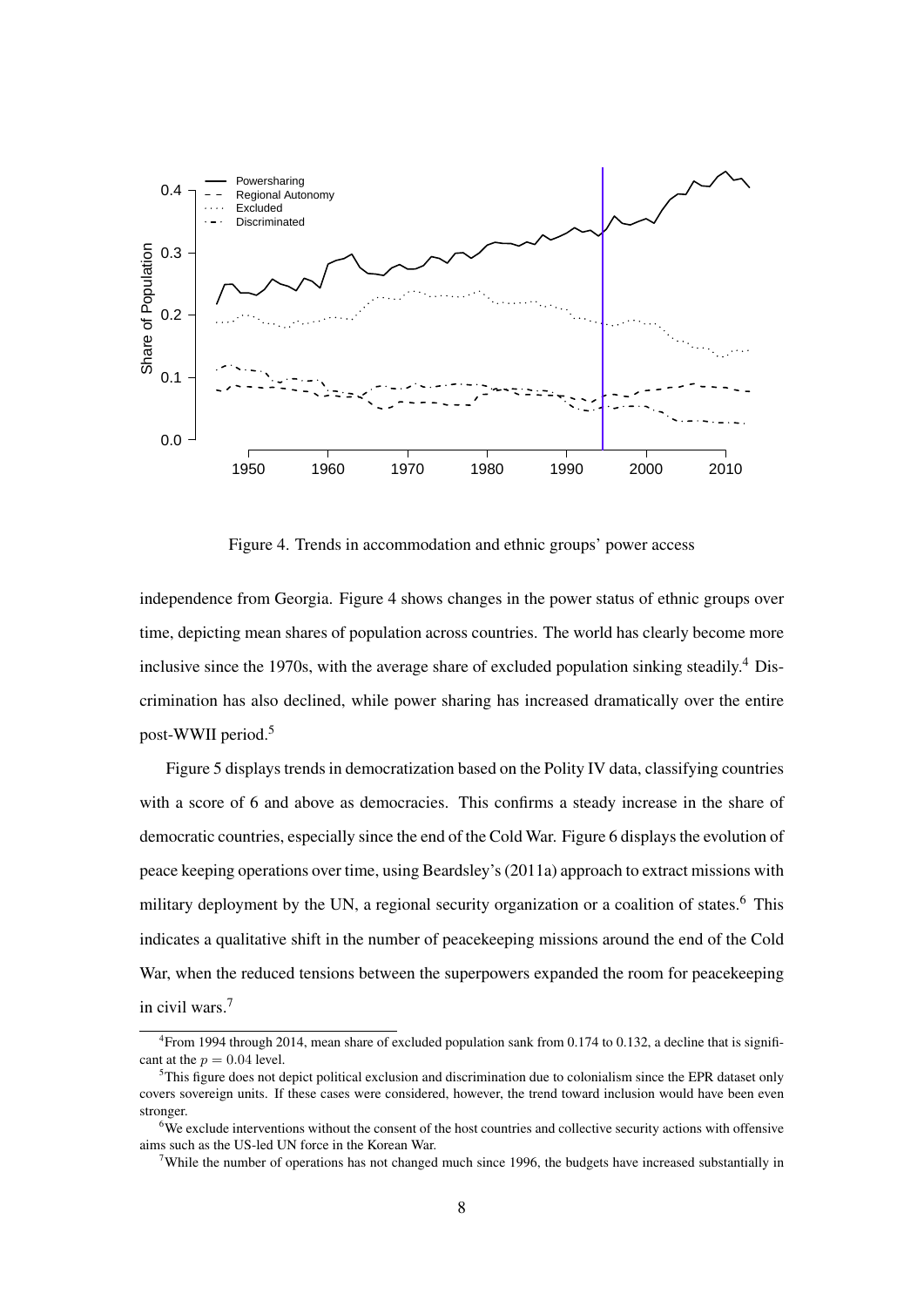

Figure 5. Trends in democracy



Figure 6. Trends in peacekeeping

recent years (Hegre, Hultman & Nygård, 2015).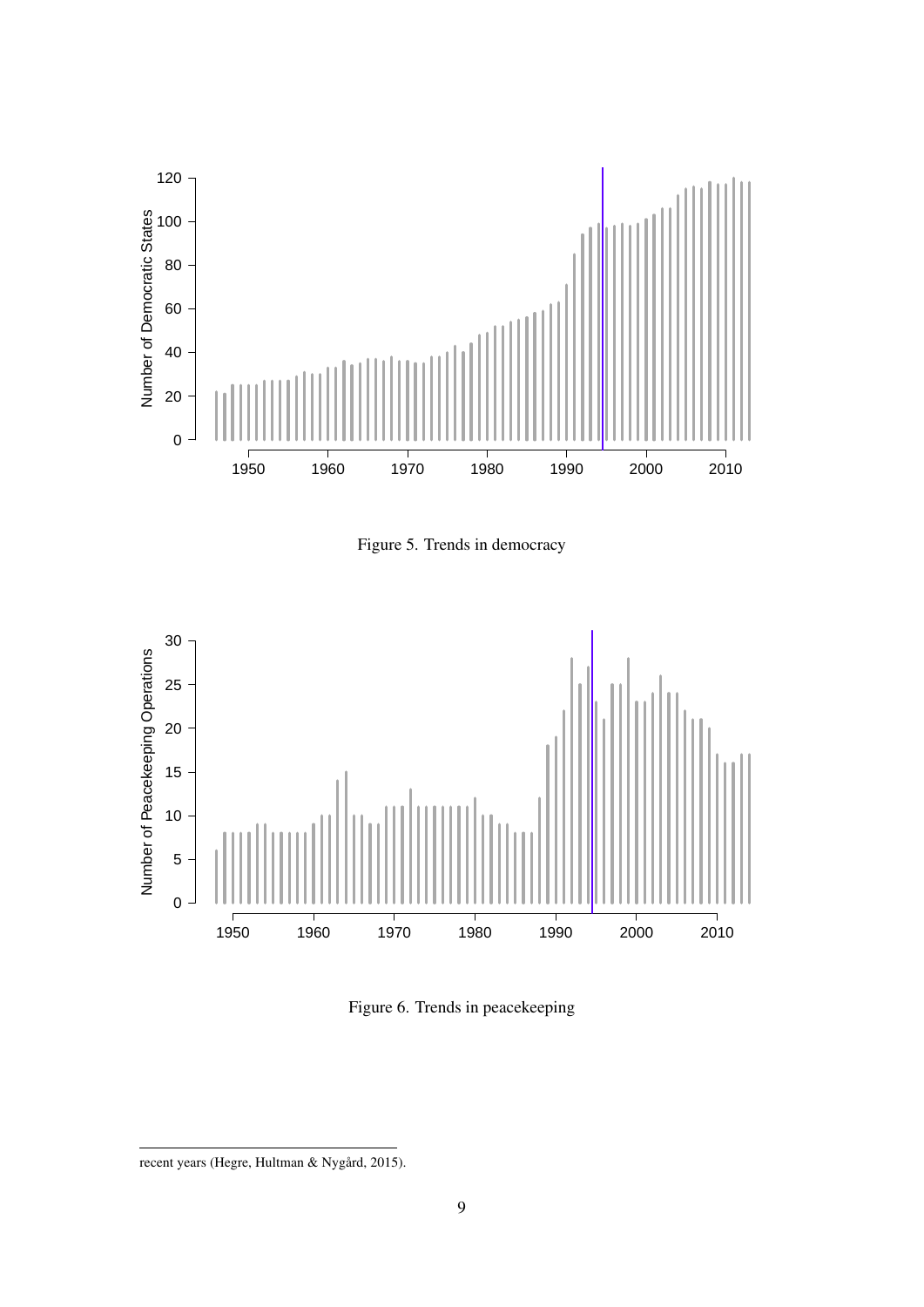# Is increasing accommodation linked to the decline of ethnic civil war?

On the whole, the empirical record vindicates Gurr's claims about an increase in ethnic and political accommodation. Indeed, the trends that were already visible a decade after the end of the Cold War remain intact and have possibly been even stronger. This section addresses whether the increasing accommodation plausibly caused the decline of ethnic civil war. We unpack the aggregate trends and evaluate ethnic power access and conflict outcomes for individual ethnic groups. If Gurr's expectations are correct, groups that were granted improved power access or group rights should be less likely to experience violence than those who were not, and democratization and peacekeeping should exert a further influence. We test the following hypotheses for the onset (a) and termination (b) of ethnic civil war the period from 1994 through 2013:

- H1a,b. Improved group rights through reduced discrimination caused a decline of ethnic civil war.
- H2a,b. Granting of territorial autonomy to previously powerless groups caused a decline of ethnic civil war.
- H3a,b. Inclusion in power-sharing regimes of previously excluded groups caused a decline of ethnic civil war.
- H4a,b. Democratization caused a decline of ethnic civil war.
	- H5b. Peacekeeping operations caused a decline of ethnic civil war.

These mechanisms could operate through either a decline in the probability of a conflict outbreak or an increased likelihood that conflicts will terminate. For peacekeeping, however, we do not expect to see any effects on conflict outbreak, since peacekeeping almost by definition is deployed to ongoing conflict to facilitate conflict termination.<sup>8</sup>

Our research design attempts to approximate counterfactual principles in that it identifies accommodative changes as treatments and restricts the sample to those groups that can enjoy such treatments, rather than comparing levels of accommodation across groups based on the full sample. This approach elucidates the consequences of increasing accommodation, which is

<sup>&</sup>lt;sup>8</sup>Peacekeeping may prevent regional conflict spillovers to other countries (Beardsley, Cunningham & White, 2015), but the only 'proactive' mission in a country deemed to have a high risk of conflict outbreak so far is the United Nations Preventive Deployment Force (UNPREDEP) in the Republic of Macedonia.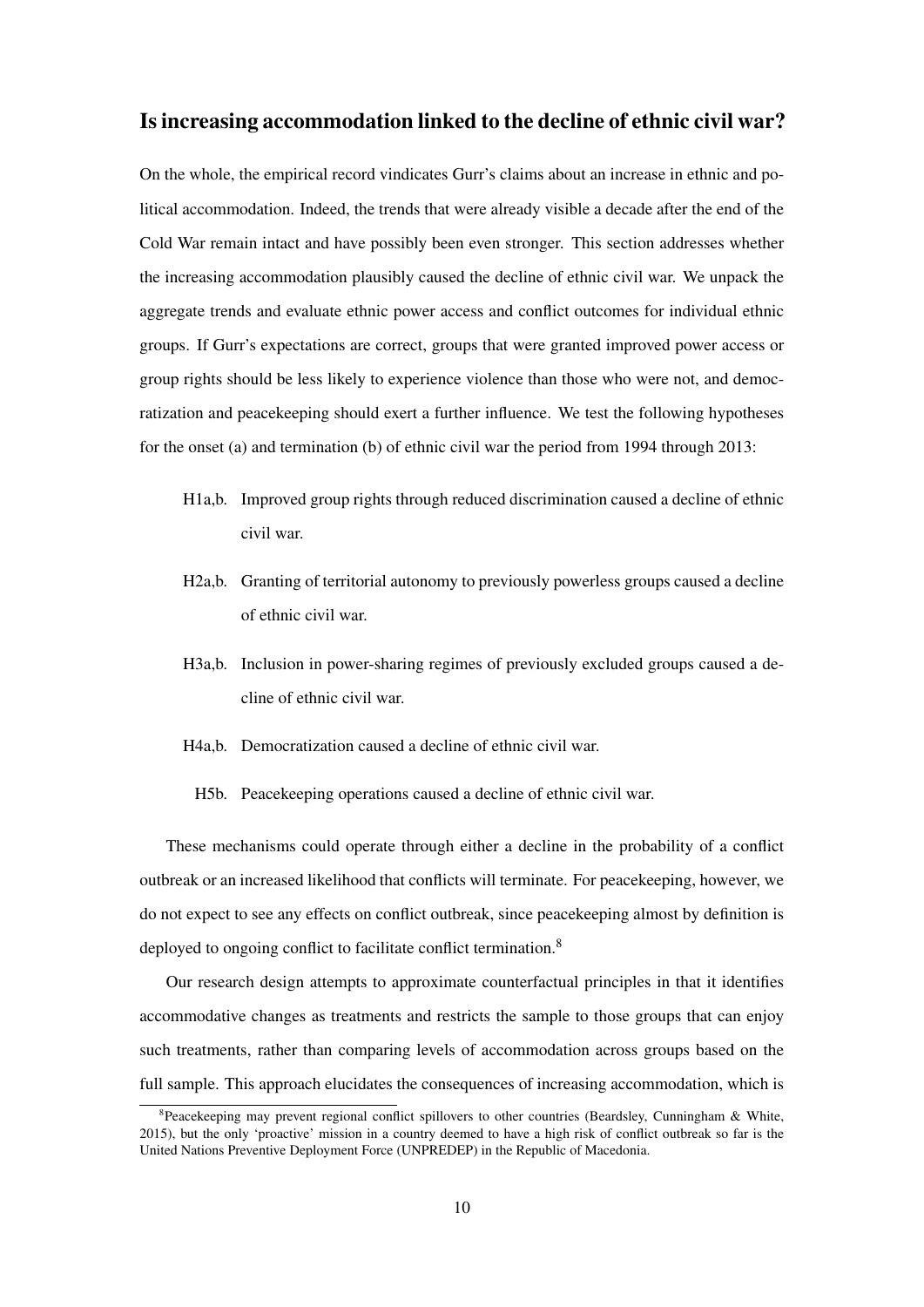precisely the gist of Gurr's reasoning. However, it should be noted that our analysis is of course quasi-experimental rather than strictly counterfactual since it rests on estimation without a truly randomized, experimental treatment, with all the limitations that this entails.

In keeping with this logic, we test our hypotheses with dummy variables for all group years following the accommodative event, while discarding from the treatment any years characterized by reversals and limiting the scope to the period after 1993 until and including 2013. To be precise, H1a and H1b are tested with a dummy variable that captures the granting of basic group rights by referring to group years following an upgrade from discriminated status. We consider all years following such changes if they occurred after 1993 and the group did not suffer discrimination again, which implies that all discrimination-free years following the first upgrade are considered as treatment.<sup>9</sup>

Following the same principles, our operationalization of H2a and H2b focuses on those groups that were previously completely excluded, but were subsequently granted regional autonomy after 1993. Here the treatment concerns upgrades to autonomous status rather than the granting of group rights. Analogously, we test H3a and H3b by restricting the sample to all excluded groups and those that were included after 1993, considering the latter groups as the treatment category. Furthermore, using a country-level measure of democracy, we evaluate H4a and H4b based on a democratization indicator that denotes cases where groups were residing in a country that underwent a transition to full democracy since 1993. In line with the previous change indicators, this one considers only the democratic years as the treatment following the initial democratization, thus dropping any reversals to authoritarian rule from the treatment category. Finally, in the case of peacekeeping (H5b), we rely on the country-level variable that we introduced in the previous section. Here the variable indicates if peacekeeping was implemented anywhere in the country.

In addition, we introduce a number of variables to control for important group-level and country-level properties:

• Relative group size based on the demographic estimates of EPR.<sup>10</sup>

<sup>9</sup>All treatment years, which are not necessarily consecutive, are coded as one, and all other years are kept at zero. This means that we do not consider at all those cases that already enjoyed group rights in 1993 since these groups were already 'treated.' For example, if a group was granted rights in 2002 until 2005 and then again after 2009, the variable would be zero before 2002 and then one from 2002 through 2005, following by zeroes until and including 2008, and one thereafter.

<sup>&</sup>lt;sup>10</sup>Relative group size  $g \in [0, 1)$  comparing the population of the group G to the population of the incumbent I is defined as  $\frac{G}{G+I}$  if the group is excluded and as  $G/I$  if the group is included.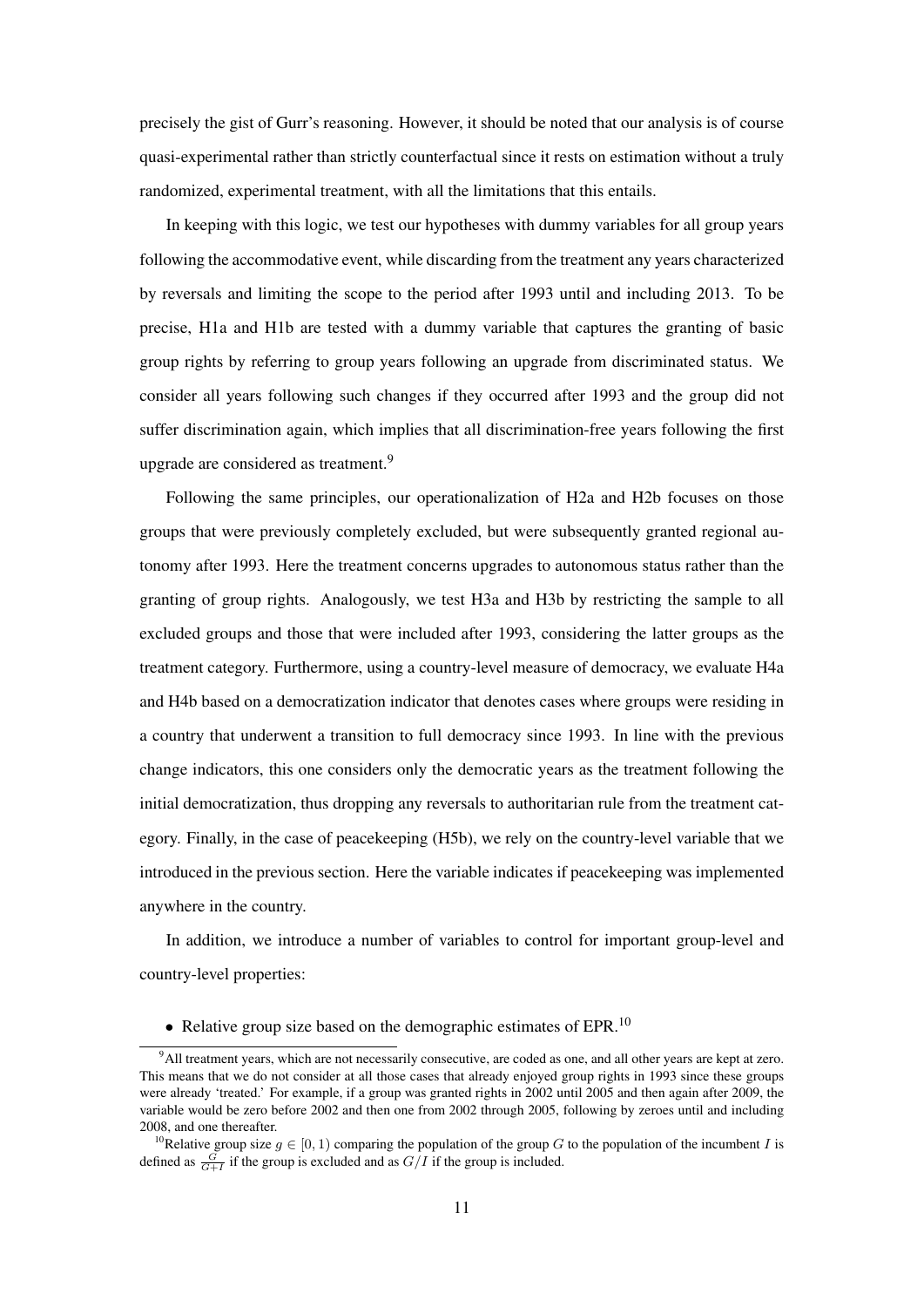- Past conflict indicating whether the group has rebelled against the government since 1946 or the independence of the country.
- Logged GDP per capita and logged population size at the country level, lagged (Penn World Table 7.0, see Heston, Summers & Aten, 2011).
- Number of years since the previous conflict for onset analysis, and number of years since the last peace spell, both entered as cubic polynomials (Carter & Signorino, 2010).

Table I presents results for onset and Table II results for conflict termination for all politically relevant EPR groups that can receive accommodation from 1946 through 2013. We report logit estimates with robust country-clustered standard errors. Ongoing conflict years were dropped from the onset analysis and peace spells from the termination analysis.

In keeping with Gurr's projections, Table I shows that the granting of group rights dampens the risk of conflict, although the coefficient does not quite reach significance at the level of  $p = 0.05$  (see Model 1a). Regional autonomy arrangements also have a negative estimated coefficient, but the estimate is not statistically significant and we do not have clear evidence that this affects the probability of conflict in a consistent manner (see Model 2a).<sup>11</sup> Yet, groups included in power sharing benefit from a lower conflict propensity, a result that is statistically significant at the  $p = 0.01$  level (see Model 3a). Democratization also appears to operate as anticipated by Gurr, at a similar level of significance (see Model 4a).<sup>12</sup>

To evaluate what these results mean in practice we compare simulations for two counterfactual scenarios: a world in which no accommodation takes place and a world in which group rights are strengthened by means of either ending discrimination, granting regional autonomy, inclusion or democratization. We assume that accommodation takes effect in 2004 and then estimate the average probability of a group experiencing a conflict onset during the next ten years. Set up this way, the difference between the predictions for the two scenarios constitutes the long-term effect of accommodation.<sup>13</sup>

 $11$ It should be noted, however, that the current analysis does not explore the combination of territorial autonomy and central power sharing. Cederman et al. (2015) show that autonomy has a conflict-reducing effect in combination with power sharing.

 $12$ Since multiple groups may engage in the same conflict, there is a risk that the results might be driven by 'doublecounting of influential cases. However, in the online appendix we show that our results are robust to a procedure that randomly keeps just one group from such instances.

 $13$ Specifically, we draw 1,000 sets of coefficients based on the original model estimates, and calculate predicted probabilities for each observation for the prediction period 2004 to 2013, assuming non-accommodation and accommodation respectively. We then calculate yearly averages, i.e., the mean predicted probability (Gelman & Hill, 2007,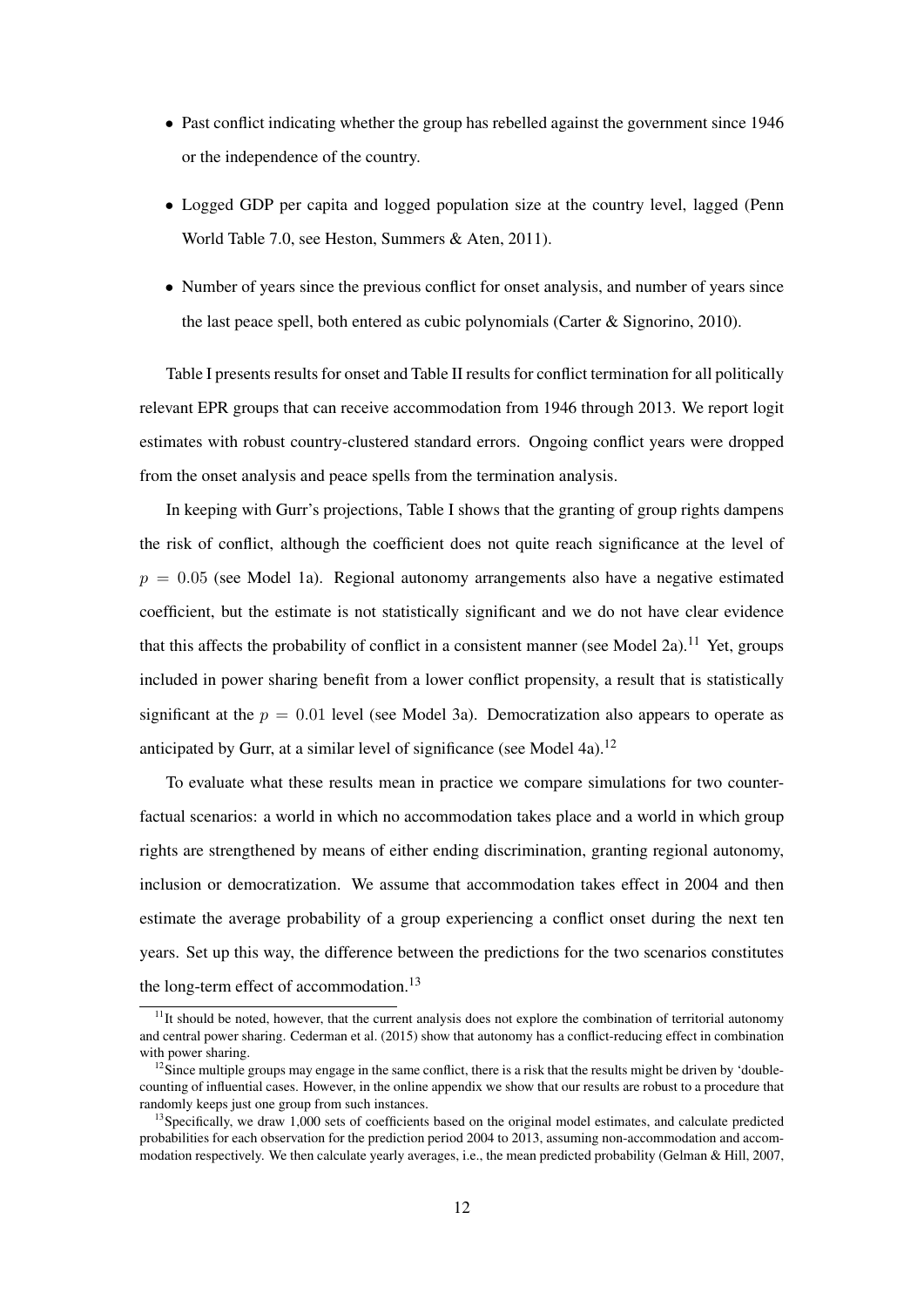|                                  | Model 1a                         | Model 2a            | Model 3a              | Model 4a              |
|----------------------------------|----------------------------------|---------------------|-----------------------|-----------------------|
| group rights                     | $-1.122$ <sup>+</sup><br>(0.573) |                     |                       |                       |
| autonomy                         |                                  | $-0.409$<br>(0.700) |                       |                       |
| inclusion                        |                                  |                     | $-1.362**$<br>(0.501) |                       |
| democratization                  |                                  |                     |                       | $-1.887**$<br>(0.718) |
| relative group size              | 6.859                            | 4.268               | 3.354                 | 1.784                 |
|                                  | (4.317)                          | (2.629)             | (2.255)               | (1.899)               |
| relative group size <sup>2</sup> | $-5.511$                         | $-3.778$            | $-3.314$              | $-1.388$              |
|                                  | (6.502)                          | (4.383)             | (3.705)               | (2.743)               |
| past wars                        | 0.875                            | $1.050^{+}$         | 1.318*                | $1.265***$            |
|                                  | (0.764)                          | (0.627)             | (0.519)               | (0.482)               |
| log gdp lag                      | $-0.546*$                        | $-0.279*$           | $-0.307***$           | $-0.261*$             |
|                                  | (0.230)                          | (0.132)             | (0.089)               | (0.106)               |
| log population                   | $0.336*$                         | $0.262*$            | 0.137                 | 0.108                 |
|                                  | (0.157)                          | (0.133)             | (0.088)               | (0.107)               |
| peaceyears                       | $-0.323**$                       | $-0.382***$         | $-0.364***$           | $-0.414***$           |
|                                  | (0.099)                          | (0.108)             | (0.083)               | (0.083)               |
| Constant                         | $-2.198$                         | $-3.267+$           | $-1.794$              | $-1.811$              |
|                                  | (1.995)                          | (1.935)             | (1.253)               | (1.436)               |
| Observations                     | 1478                             | 5401                | 7565                  | 7504                  |

Table I. The effect of accommodation on ethnic conflict onset

Standard errors in parentheses

 $^{+}$  p < 0.10,  $^{*}$  p < 0.05,  $^{**}$  p < 0.01,  $^{***}$  p < 0.001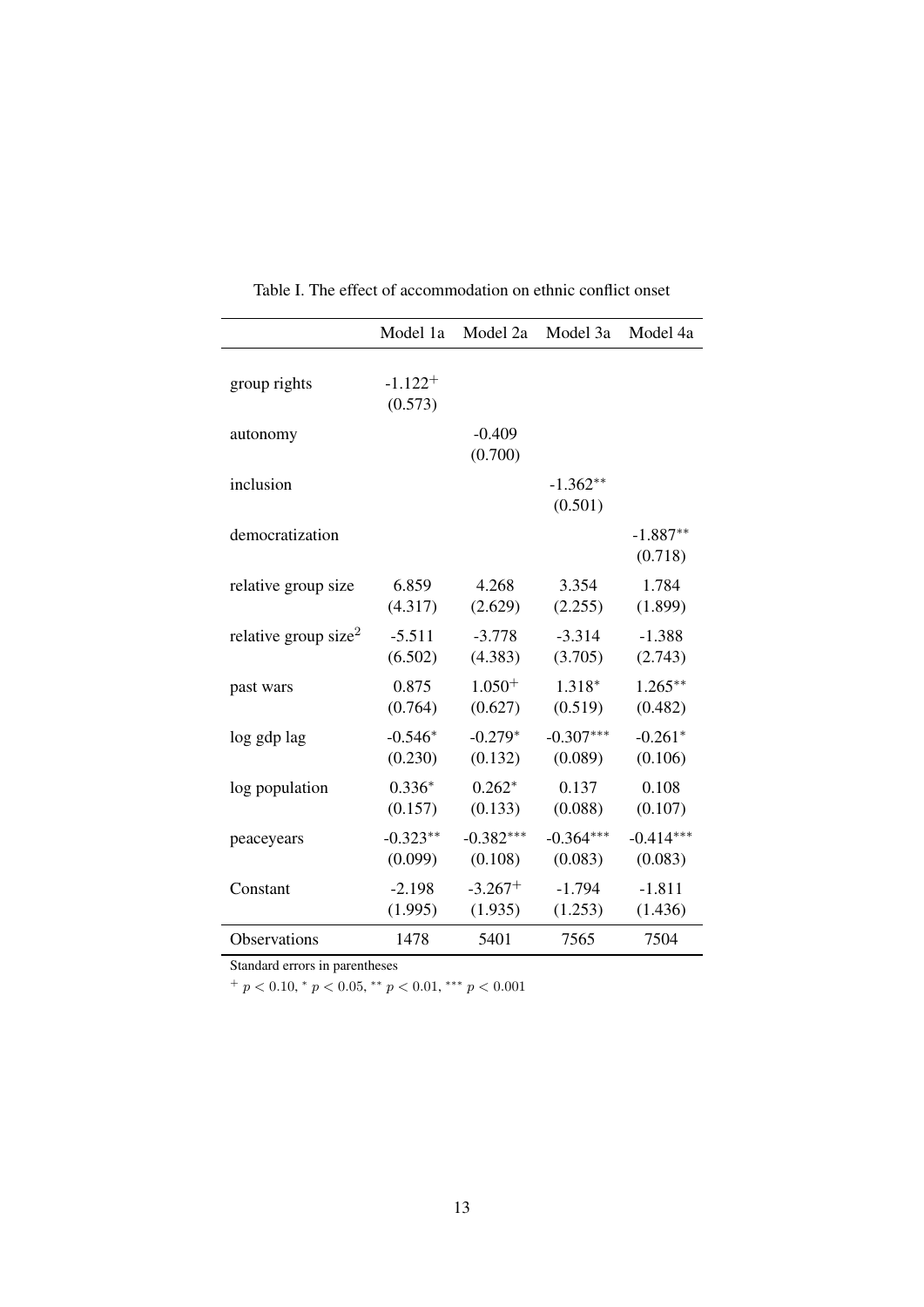

Figure 7. Predicted Probabilities of at least one Conflict Onset during 2004 to 2013

Figure 7 visualizes the predictions for Models 1a-4a, where the orange estimates (squares) depict the non-accommodation scenario, the green estimates (circles) represent the accommodation scenario, and the difference between the two, i.e., the predicted change, is given in blue (diamonds). The figure demonstrates that accommodative politics is associated with considerably lower levels of conflict for affected groups. Indeed, our estimates suggest that on average groups that are no longer discriminated against are 15 percent less likely to experience conflict during the next decade. Inclusion can reduce this probability by 20 percent, while democratization leads to a reduction in risk by 27 percent.

In perfect symmetry to the onset models, the analysis of conflict termination relies on a dependent variable that marks the 'onset of peace' while dropping all peace years. Table II shows encouraging results for the link between group rights and war termination (see Model 1b). Turning to Model 2b, it is clear that autonomy has a major pacifying influence on ongoing civil wars. Model 3b suggests that offering power sharing to rebels could have a positive influence on conflict termination, but this finding is only weakly significant.<sup>14</sup> In contrast to the onset analysis, however, democratization does not appear to be associated with a reduction in conflict at a level

<sup>406)</sup> for the relevant sample-year for a given draw,  $\bar{p}_t$ . The probability of experiencing at least one event during the ten year period, 2004 to 2013, is given by  $1 - \Pi_{t=2004}^{2013}(1 - \bar{p}_t)$ . The expected change induced by accommodation is then computed as the first difference between the two estimates (again for each draw).

<sup>&</sup>lt;sup>14</sup>Yet, narrowing the focus to governmental conflict produces significantly positive results ( $p = 0.009$ , see the Online Appendix). This is to be expected because governmental power sharing addresses the sources of conflict at the center of government.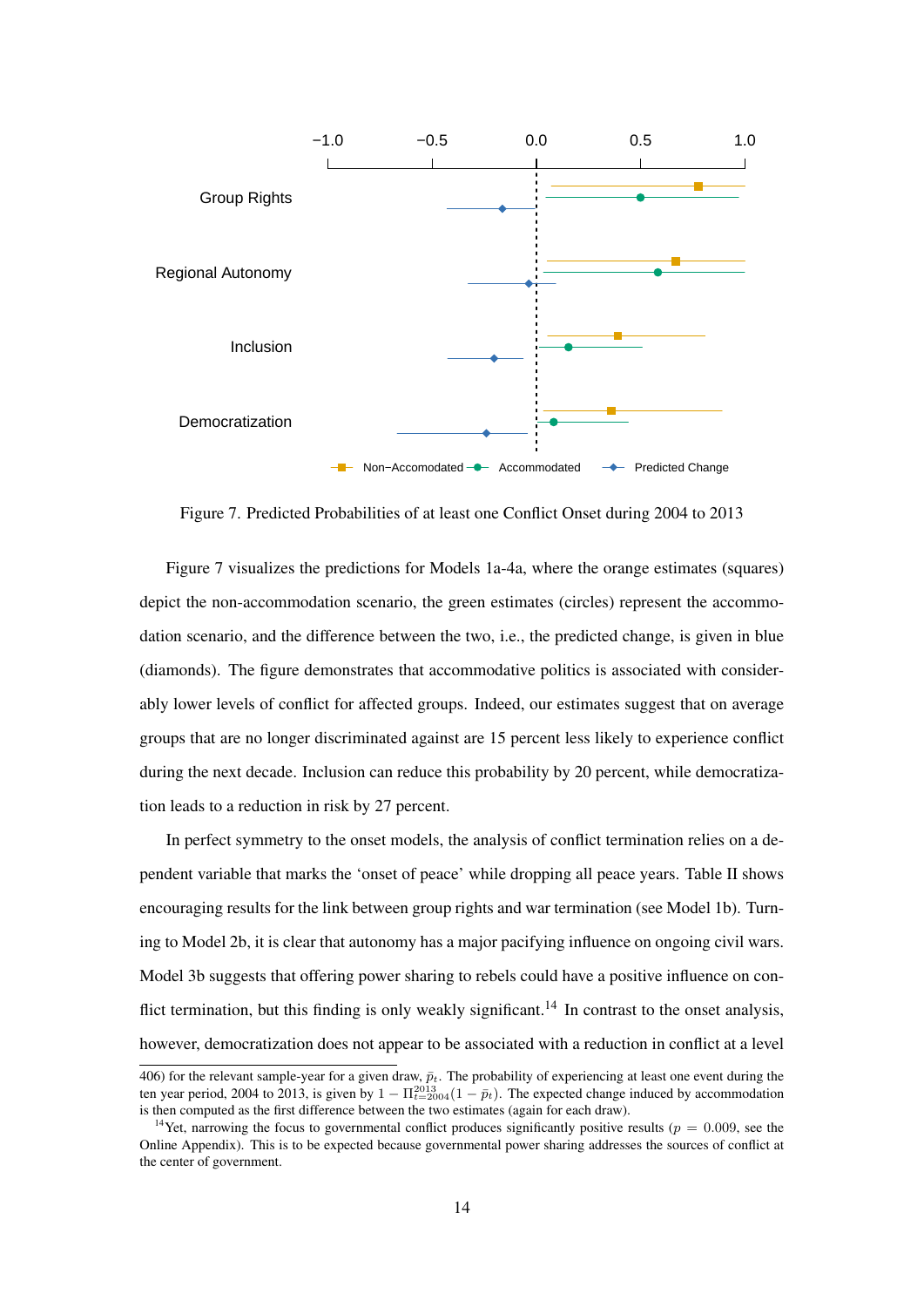that can be separated from zero (see Model 4b). Finally, Model 5b reveals that peacekeeping operations make conflict endings more likely, a finding that is confirmed as significant at the  $p = 0.055$  level.<sup>15</sup>

|                                  | Model 1b             | Model 2b                | Model 3b               | Model 4b               | Model 5b               |
|----------------------------------|----------------------|-------------------------|------------------------|------------------------|------------------------|
| group rights                     | $2.059**$<br>(0.638) |                         |                        |                        |                        |
| autonomy                         |                      | 2.386**<br>(0.783)      |                        |                        |                        |
| inclusion                        |                      |                         | $1.130^{+}$<br>(0.586) |                        |                        |
| democratization                  |                      |                         |                        | 0.448<br>(0.490)       |                        |
| peacekeeping                     |                      |                         |                        |                        | $0.540^{+}$<br>(0.282) |
| relative group size              | $-4.991$<br>(4.433)  | $-2.112$<br>(2.154)     | $-3.839+$<br>(2.059)   | $-4.249+$<br>(2.413)   | $-5.751**$<br>(2.121)  |
| relative group size <sup>2</sup> | 3.453<br>(4.273)     | 0.347<br>(2.435)        | 2.811<br>(2.057)       | 2.901<br>(2.512)       | $5.024*$<br>(2.064)    |
| log gdp lag                      | 0.052<br>(0.148)     | $-0.135$<br>(0.143)     | $-0.025$<br>(0.105)    | 0.044<br>(0.134)       | $-0.017$<br>(0.110)    |
| log population                   | $-0.162$<br>(0.339)  | $-0.522**$<br>(0.171)   | $-0.341**$<br>(0.128)  | $-0.612***$<br>(0.124) | $-0.466***$<br>(0.110) |
| waryears                         | $-0.084$<br>(0.233)  | $-0.382^{+}$<br>(0.225) | $-0.397*$<br>(0.160)   | $-0.025$<br>(0.264)    | $-0.476***$<br>(0.134) |
| Constant                         | 0.565<br>(4.597)     | $6.487**$<br>(2.332)    | $4.103*$<br>(1.873)    | $6.076**$<br>(1.946)   | $5.497**$<br>(1.743)   |
| Observations                     | 197                  | 349                     | 493                    | 414                    | 571                    |

Table II. The effect of accommodation on ethnic conflict termination

Standard errors in parentheses

 $^{+}$  p < 0.10,  $^{*}$  p < 0.05,  $^{**}$  p < 0.01,  $^{***}$  p < 0.001

Figure 8 visualizes our results in an analogous manner, depicting the mean probabilities for a group in conflict to terminate fighting within two years following a change towards accommodation in 2004. The groups that are no longer discriminated against are on average 15 percent more likely to terminate fighting within two years, while granting regional autonomy leads to

<sup>&</sup>lt;sup>15</sup>Restricting the dependent variable to the ending of governmental conflict produces highly significant findings  $(p = 0.003)$ , which reflects the fact that peacekeeping troops typically intervene in governmental civil wars rather than in secessionist conflicts.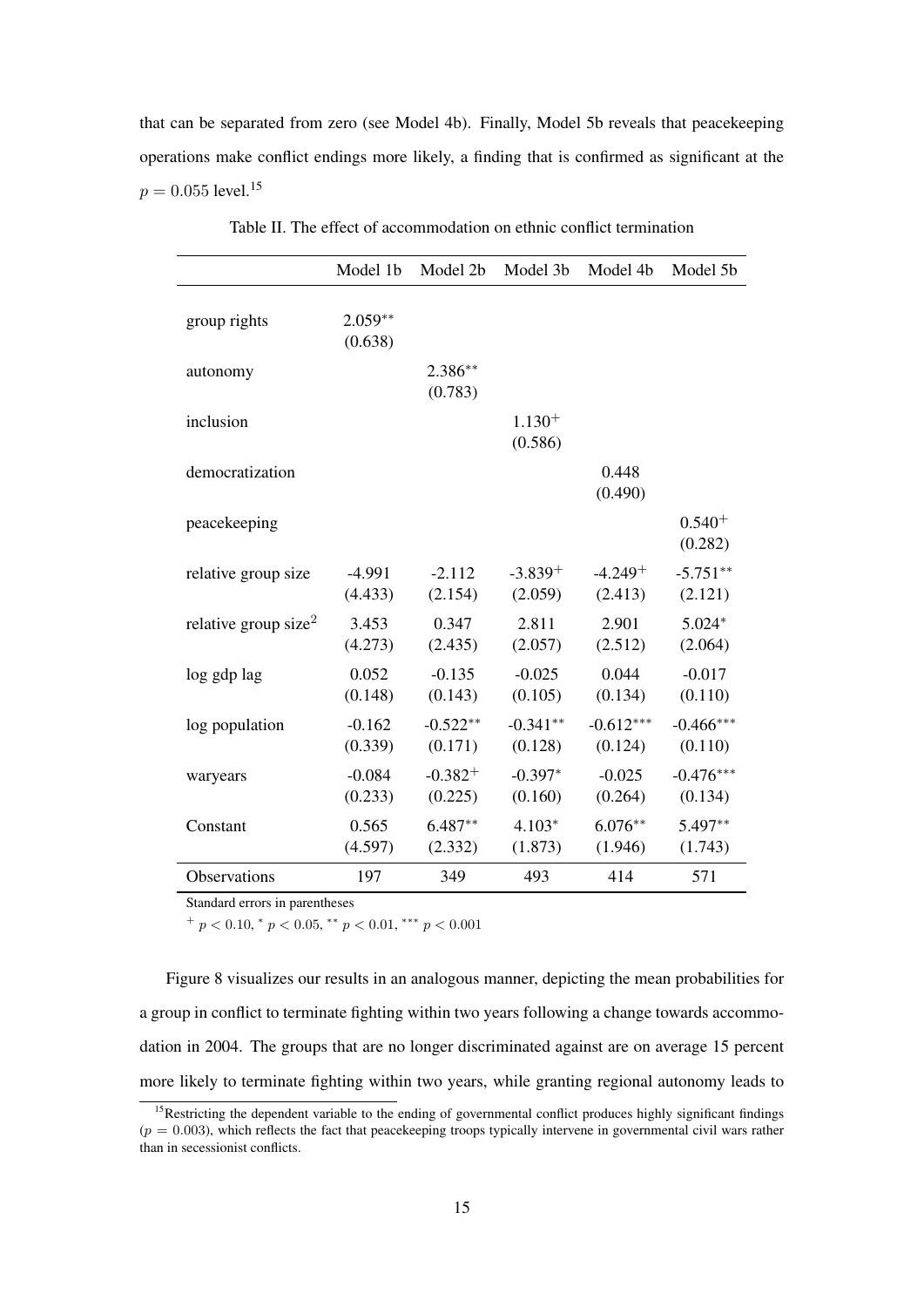

Figure 8. Predicted Probabilities of Conflict Termination during 2004 or 2005

an increase of 25 percent. The estimates for inclusion and democratization amount to 12 and 5 percent respectively. Finally, peacekeeping raises the probability of conflict termination within two years by 4 percent.

In general, these findings confirm Gurr's reasoning, and more generally those studies that argue in favor of the pacifying influence of accommodation and ethnic inclusion. For example, powerful arguments have been made in support of power-sharing arrangements, including regional autonomy (see e.g., McGarry & O'Leary, 2009) and governmental power sharing (see e.g., Lijphart, 1977; Mattes & Savun, 2009). Because all these institutions cannot as a rule be treated as random shocks or externally imposed factors, however, endogeneity remains a major challenge in this literature. In the absence of an identification strategy relying on an effective statistical instrument, the current study also does not offer a fool-proof way of circumventing these difficulties. Yet, it seems reasonable to assume that power sharing and similar concessions are primarily offered to groups that are potentially threatening and thus more likely to engage in armed conflict (e.g., Wucherpfennig, Hunziker & Cederman, forthcoming; Cederman et al., 2015). If so, then inclusive moves are actually likely to be more effective than indicated by naive modeling on observed data. The same applies to peacekeeping operations, which are known to have been applied in more difficult cases rather than conflicts which are easy to settle (e.g., Fortna & Howard, 2008; Beardsley, 2011b).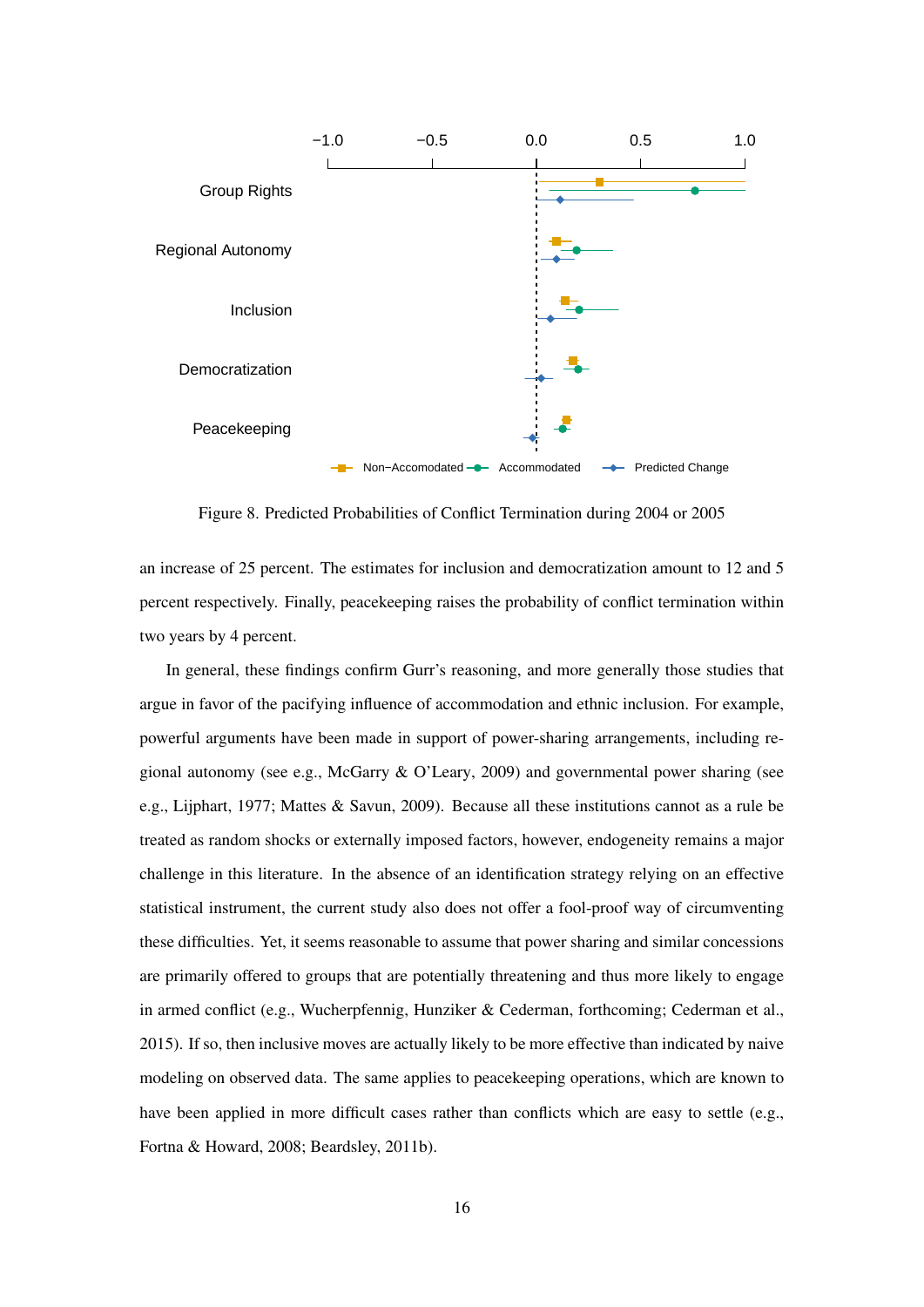The result showing that conflict varies with democratization is also of considerable theoretical interest. While previous studies link democratization episodes to the outbreak of civil war, these have typically focused on more limited liberalization processes leading to semi-democracy rather than full democracy (e.g., Mansfield & Snyder, 2005; Cederman, Hug & Krebs, 2010). In this sense, the current study is compatible with such findings, especially since incomplete democratization is not associated with a pacifying trend.

Table III shows the possible combinations of types of accommodation (columns) and outcomes (rows), with some suggested examples where we have seen actual conflict or perceived high risks prior to accommodation and these changes plausibly contributed to prevent outbreaks or settlements in ongoing conflicts. Space does not allow us to discuss these in detail here, but we provide details on the individual cases in our supplementary appendix, substantiating the highlighted mechanisms.

Table III. Examples of conflict-preventing and termination-promoting accommodation since the mid-1990s

|                    | Group rights                 | Autonomy                  | Inclusion               | Democratization     | Peacekeeping |
|--------------------|------------------------------|---------------------------|-------------------------|---------------------|--------------|
| Onset              | Liberia, Nigeria             | Kurds in Iraq             | South Africa.<br>Angola | Guatemala,<br>Ghana | $(\bullet)$  |
| <b>Termination</b> | Tuaregs in Mali<br>and Niger | Northern Ireland,<br>Aceh | <b>Bosnia</b>           | Burundi             | Macedonia    |

#### Predicting conflict trends

The divergent claims on the future of ethnic conflict in the 1990s could be considered as forecasts. Gurr formed his predictions on the basis of explicit theory that relates changes in accommodation and exclusion. By contrast, many of the pessimists, including Kaplan, saw conflict as virtually inevitable and extrapolated a continuing steady rise of ethnic conflict into the future.

Treating these contrasting views as distinct conceptual models, the current analysis evaluates their ability to generate out-of-sample predictions. Turning the clock back to the mid/late 1990s, we focus on the information that was available to these authors at the time of writing. Restricting the analysis to conflict incidence, we estimate two simple statistical models that seek to reflect Gurr's accommodative politics and the time trend predicted by the pessimists.

The accommodative politics model builds on a binary measure of 'political inclusion' as its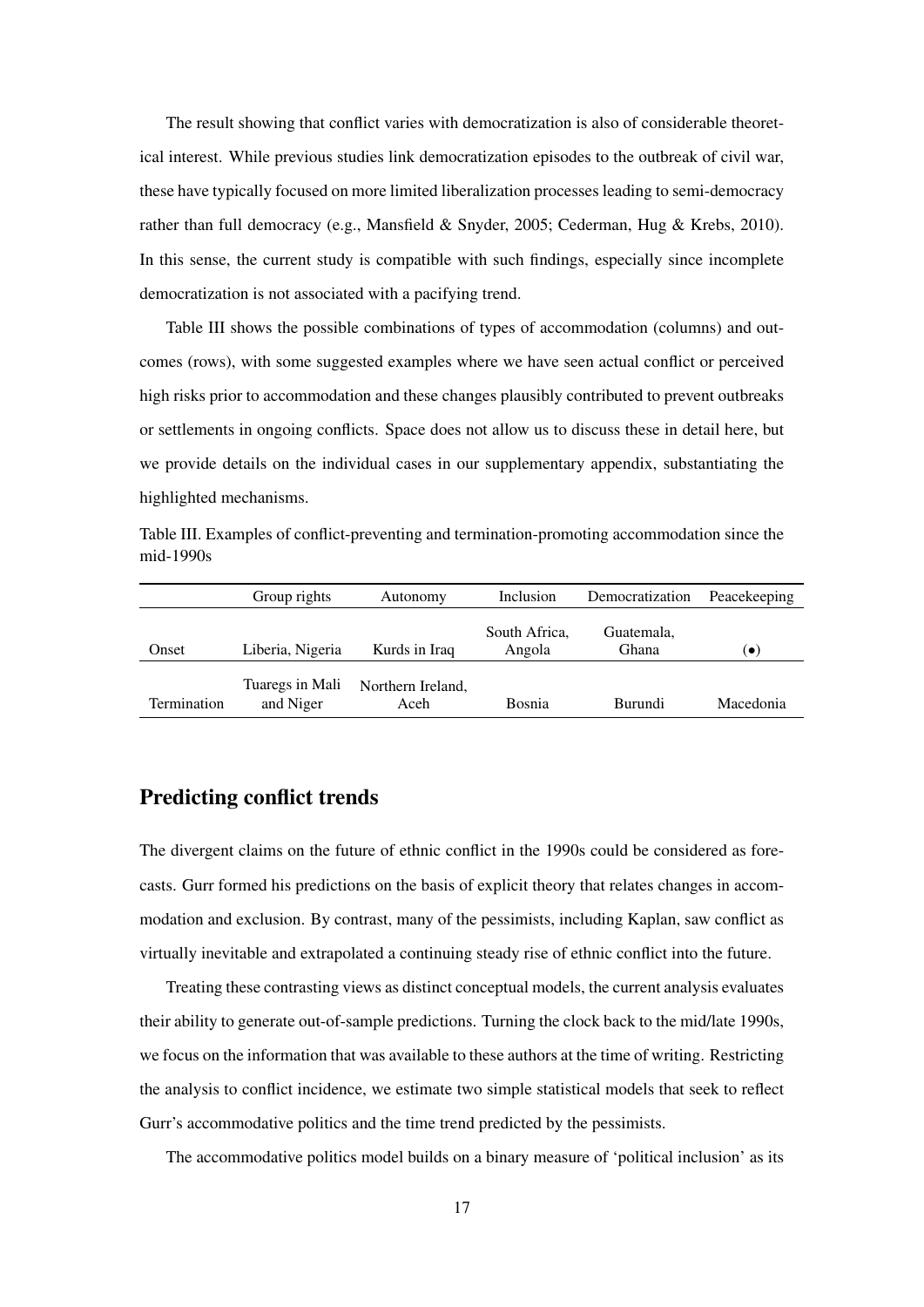key variable (see Models 3a and 3b). By contrast, in keeping with the doomsayers' extrapolations, the trend model includes 'calendar year' as the central explanatory variable. In addition, both models include count variables for 'peaceyears' and 'waryears' to account for duration dependence. In short, each model contains three independent variables, two of which are identical across both models. We then estimate these models drawing solely on the historical data that was observable at the time of the debate, that is, data covering the period 1946–1999.<sup>16</sup>

Combined with new data for the post Cold War period, the parameter estimates derived from our 'training' dataset can be used to generate in-sample predictions for the period 1946-1999, as well as out-of-sample predictions for the period 2000–2013. For each group-year, this yields the predicted probability of conflict incidence. It is then possible to aggregate by summing all group-level predicted probabilities for a given year. This transforms the group-year predicted probabilities into a global yearly predicted *count* of the number of ethnic groups engaging in conflict. This is visualized in Figure 9. Here, the in-sample predictions from the training period are given by the dark solid line (accommodation), and the dashed line (trend), whereas the outof-sample predictions are depicted in green and orange, respectively. The corridors depict 95 percent confidence intervals.



Figure 9. Out-of-sample predictions based on accommodative politics and trend

<sup>&</sup>lt;sup>16</sup>Results for a sample 1946–1994 are virtually identical for both models (results not shown).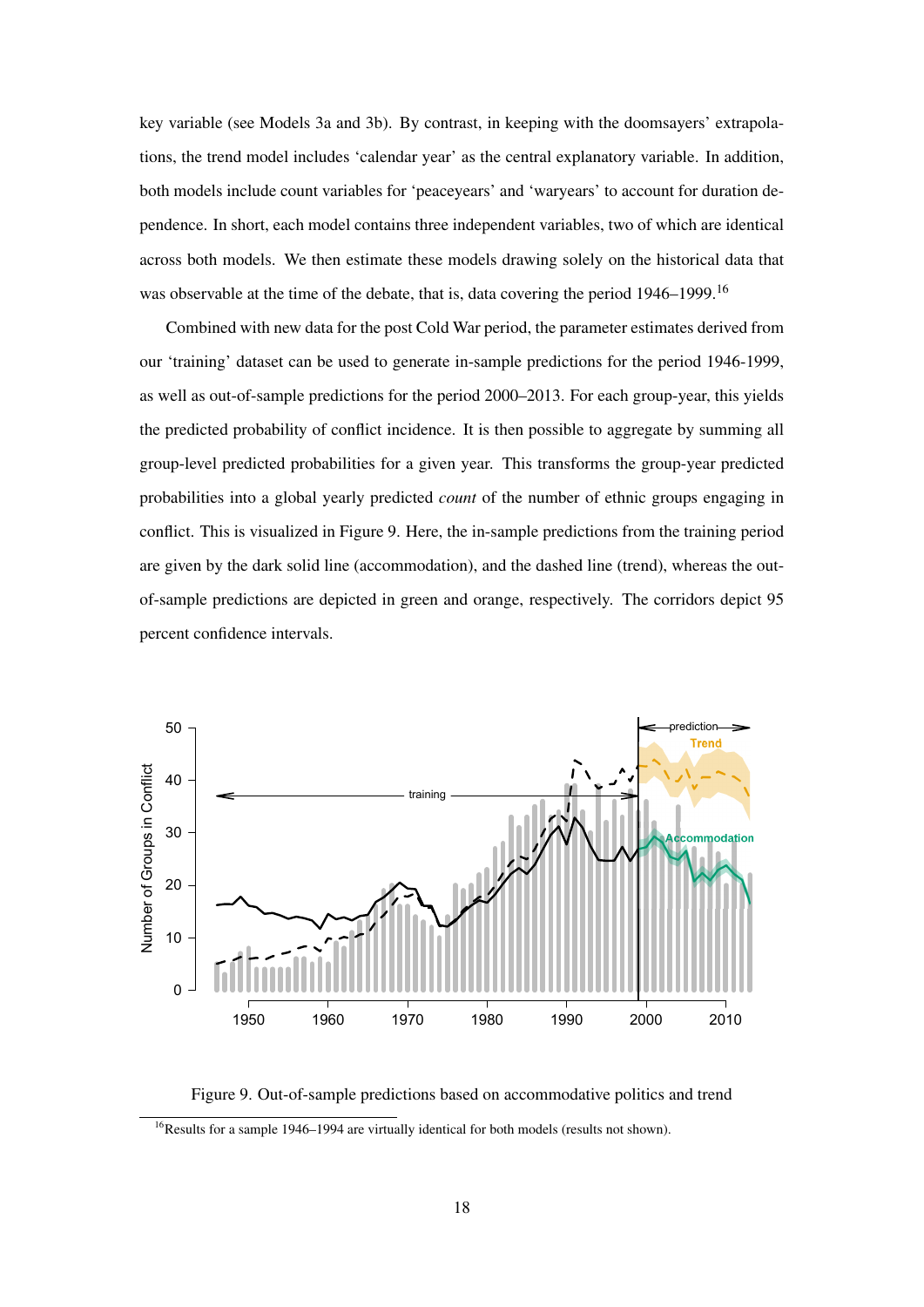The results are striking. The trend model performs better in-sample, mirroring relatively closely the rise in ethnic civil war until the early 1990s. By contrast, the accommodation model overpredicts conflict until the mid 1960s, while slightly underpredicting during the 1980s.<sup>17</sup> However, this performance pattern is sharply reversed for the out-sample prediction. Whereas the trend model vastly over-predicts the amount of ethnic civil war (orange), the theoretically driven specification focusing on ethnic exclusion correctly actually predicts a decline that started during the late 1990s and largely matches the empirical trend (gray barplot).<sup>18</sup> We emphasize that these predictions are theory-driven, thus allowing us to evaluate more closely the causal mechanisms behind the decline in conflict. In short, Figure 9 suggests that not only was Gurr right in anticipating a decline in frequency of ethnic civil war, but by pointing to the role of accommodation as a driving force, he appears to have been right for the right theoretical reasons.

# **Conclusion**

We contribute to the recent literature on the decline-of-conflict hypothesis by focusing on the reasons for the decline of ethnic civil war. Our findings are largely compatible Gurr's observations about 'ethnic warfare on the wane" and stand in stark contrast to various pessimistic projections that were made in the early post-Cold War period and continue to be made about today's world. Along a number of empirical dimensions, we have found that this relatively optimistic perspective holds up well. Ethnic civil wars appear to have subsided after the mid-1990s, and this decline is at least partially attributable to an increase in governments' accommodative policies toward ethnic groups.

Clearly, a lot more than intellectual history is at stake, as Gurr's arguments have major implications for our theoretical understanding of civil wars while offering clues about appropriate policies. Our findings support the general literature on grievances in civil wars that includes Gurr's own work (e.g., Gurr, 1993, 2000b) and many others (e.g., Horowitz, 1985; Petersen, 2002; Cederman, Gleditsch & Buhaug, 2013). The findings have relevance for policy in underlining how concessions to ethnic groups that have hitherto been generally badly treated appears to be associated with lower levels of conflict. This differs fundamentally from the alternative

<sup>&</sup>lt;sup>17</sup>The root mean squared error (RMSE) is 4.53 for the accomodation model vs. 7.81 for the trend model, and the mean absolute percentage error (MAPE) is 0.27 vs. 0.77. RMSE =  $\sqrt{\sum (y_i - \hat{y}_i)^2/n}$ . MAPE =  $\frac{1}{n} \sum |\frac{y_i - \hat{y}_i}{y_i}|$ . Lower values indicate better predictions for both measures.

<sup>18</sup>RMSE: 13.73 vs. 5.37; MAPE: 0.51 vs. 0.16.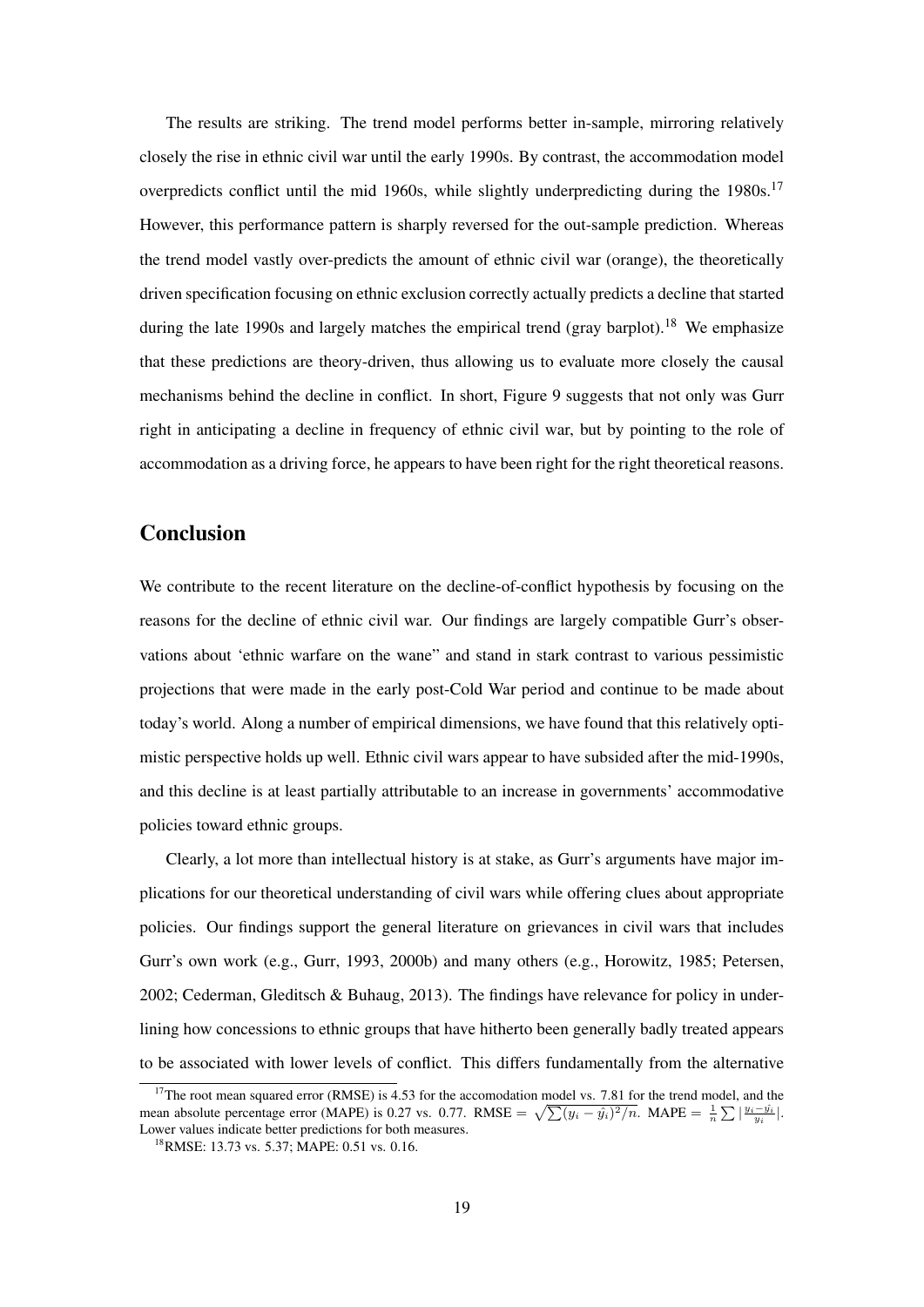body of research that sees civil war exclusively as a problem of weak states, dismissing both the role of grievances for conflict as well as the potential for accommodation to help settle conflicts (e.g., Fearon & Laitin, 2003, 2004). Our analysis supports the conclusion that inclusive policies, whether based on group rights, autonomy, inclusion or democracy, constitute the safest path to peace (see also Mack, 2002). Our confidence in these relationship and the stability of positive trends also determine whether we should see the recent increase in conflicts in the Middle East, most dramatically in Syria — where we have seen little accommodation so far — as an isolated and temporary blip or a harbinger of a general reversal in the decline of conflict (Pettersson  $\&$ Wallensteen, 2015).

In principle, it is possible that other types of political violence follow opposite trends, especially if they function as substitutes. For example, it is possible that that we see a form of transference where terrorism, riots, and one-sided violence are increasing despite reduced ethnic inequality.<sup>19</sup> Existing data do not allow us to easily link specific ethnic groups to other type of violence, but we see this as an important area for future research. Current research on these topics, however, do not suggest strong support for clear transference. For example, the Global Terrorism Database indicate an increase in terrorist events. However, this may reflect better coverage over time and possibly a greater tendency to classify more violent events as 'terrorism'. More fundamentally, most attacks take place in countries undergoing civil war, and the increase in terrorist attacks over time is largely confined to countries with civil war. This is clearly not consistent with the claims about transference and an increase in terrorism outside civil war, although we stress again that these figures are not linked specifically to ethnic groups. Moreover, Engene (2004) documents a clear decline in ethnic terrorism in Western Europe, attributed to greater accommodation. Valentino (2014, 100) finds a clear decrease in one-sided violence by the government after the Cold War, although again not specifically limited to ethnic conflict, and much of this takes place inside rather than outside civil war. More generally, any increases in unorganized violence such as riots following organized violence is difficult to consider as transference by the same actors or organizations, and more likely to reflect fringe groups. Finally, we have not attempted to study whether a decline in violent ethnic civil war is accompanied by an increase in non-violent ethnic politics, but in our view such shifts should be seen as consistent with Gurr's arguments rather than a challenge.

 $19$ For some prominent claims about transference, see e.g., Gray (2015); Kaldor (2013)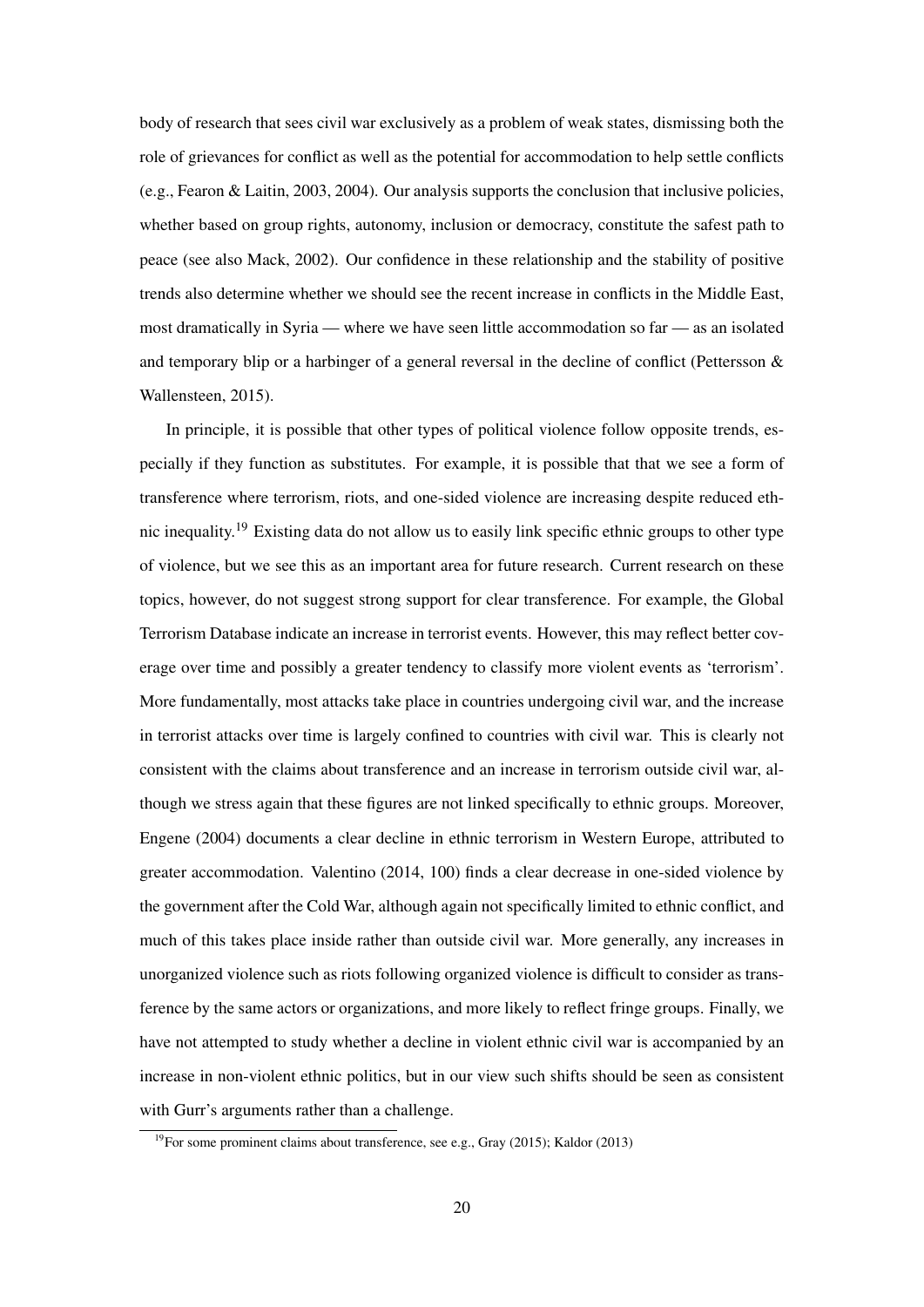Furthermore, we have studied only political changes, thus ignoring changes in other dimensions of inequality at the level of individuals and groups. For example, globalization increases openness of societies, which could in turn be expected to affect development and between-group economic inequality in either direction depending on one's theoretical beliefs. Religious tolerance and freedom could also be changing systematically over the same time period.

It should also be recalled that our analysis has been limited to the period from the mid-1990s. A more profound treatment of the decline-of-war thesis would have to consider the entire post-WWII era as well. Preliminary analysis indicate that we get similar results if one extends the sample to the period from 1946 (see the online appendix). Yet, it could well be that the accommodation regime was less effective during the Cold War because power sharing and similar arrangements were simply not credible in the absence of strong third-party guarantees. Indeed, it would seem that power sharing in Bosnia-Herzegovina after the end of the Cold War would not have endured without massive external support. It is also possible that the pacifying behavioral norms flowing from the accommodation regime have lagged far behind their introduction.

These are important tasks for future research. For now, we conclude that there is ample evidence in support of Gurr's initial conjecture based on empirical data going back to the beginning of the post-Cold War period. Our findings reinforce more general claims about violence made by Pinker and Goldstein, but help go beyond sweeping claims and establish important reasons why ethnic civil conflict has declined.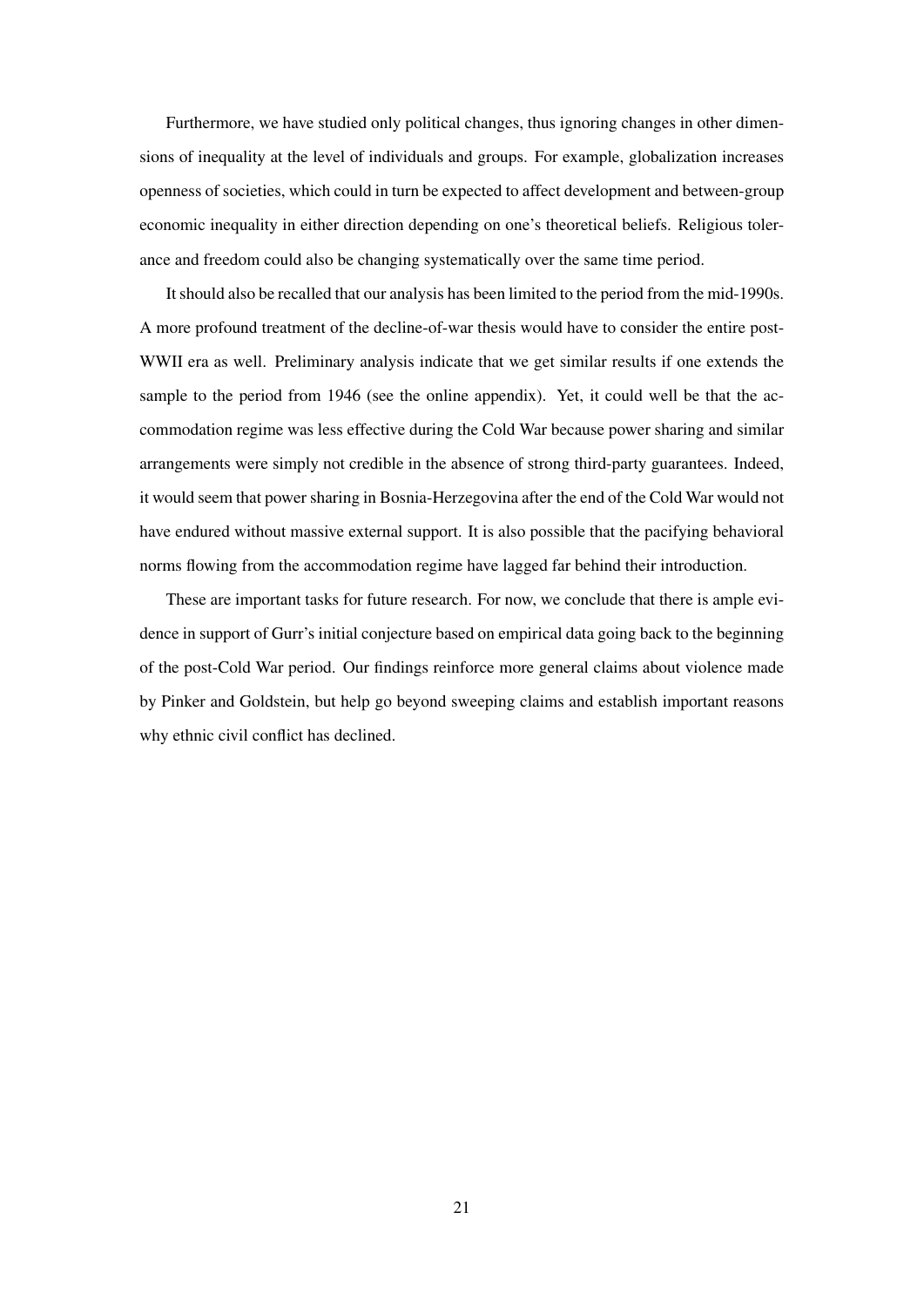# Replication data

The dataset and do-files for the empirical analysis in this article can be found at http://www. prio.org/jpr/datasets.

# Acknowledgements

Previous versions of this manuscript has been presented at the Workshop on 'Inequality and Conflict', ETH Zurich, April 16-18, 2015, the Annual Meeting of the American Political Science Association, Washington DC, August 28-31, 2014, the Annual Meeting of the European Political Science Association, Edinburgh, June 19-21, 2014, and the European Network for Conflict Research (ENCoRe) Conference, Istanbul, April 23-25, 2014. We thank Kristin Bakke, Pablo Beramendi, Halvard Buhaug, Michael Colaresi, Lucas Leemann and Nils Weidmann for helpful comments and discussions. We acknowledge support for ENCoRe from the COST Action IS1107. Gleditsch is also grateful for support from the Research Council of Norway (213535/F10) and European Research Council (313373).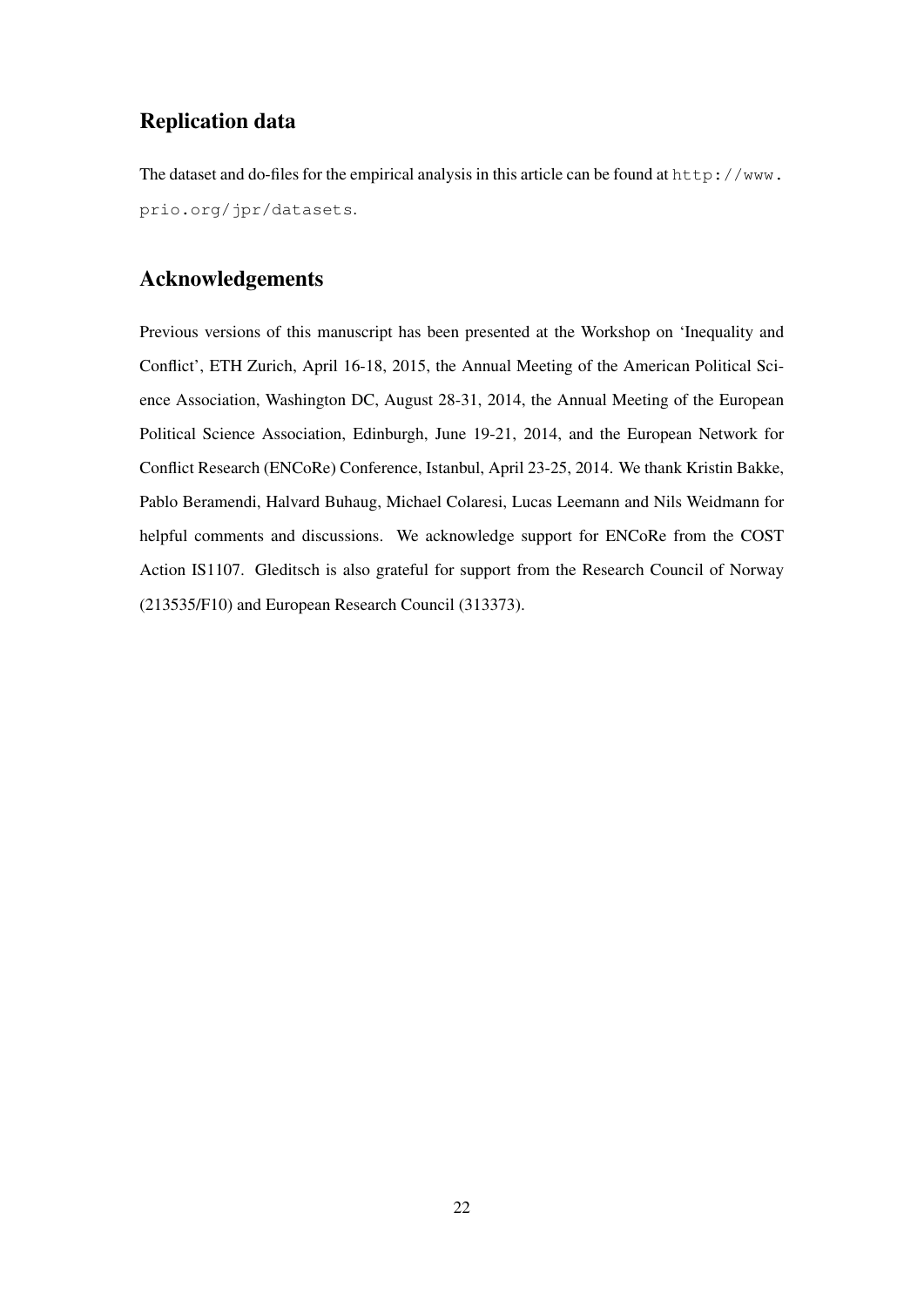# References

- Beardsley, Kyle (2011a) Peacekeeping and the contagion of armed conflict. *Journal of Politics* 73(4): 1051–1064.
- Beardsley, Kyle; David E. Cunningham & Peter White (2015) Resolving civil wars before they start: The un security council and conflict prevention. *British Journal of Political Science*, in press.
- Beardsley, Kyle C. (2011b) *The Mediation Dilemma*. Ithaca, NY: Cornell University Press.
- Braumoeller, Bear F. (2013) Is war disappearing? Paper presented at the Annual Meeting of the American Political Science Association, Chicago, IL.
- Buzan, Barry (1991) *People, States, and Fear: An Agenda for International Security Studies in the Post-Cold War Era*. Boulder, CO: Lynne Rienner.
- Carter, David B. & Curtis S. Signorino (2010) Back to the future: Modeling time dependence in binary data. *Political Analysis* 18(3): 271–292.
- Cederman, Lars-Erik & Luc Girardin (2007) Beyond fractionalization: Mapping ethnicity onto nationalist insurgencies. *American Political Science Review* 101(1): 173–185.
- Cederman, Lars-Erik; Kristian Skrede Gleditsch & Halvard Buhaug (2013) *Inequality, Grievances and Civil War*. New York: Cambridge University Press.
- Cederman, Lars-Erik; Simon Hug & Lutz F. Krebs (2010) Democratization and civil war: Empirical evidence. *Journal of Peace Research* 47(4): 377–394.
- Cederman, Lars-Erik; Simon Hug, Andreas Schadel & Julian Wucherpfennig (2015) Territorial ¨ autonomy in the shadow of conflict: Too little, too late? *American Political Science Review*  $109(2)$ : 354 – 370.
- Collier, Paul & Anke Hoeffler (2004) Greed and grievance in civil war. *Oxford Economic Papers 56*: 663–595.
- Doyle, Michael D. & Nicholas Sambanis (2006) *Making War and Building Peace*. Princeton, NJ: Princeton University Press.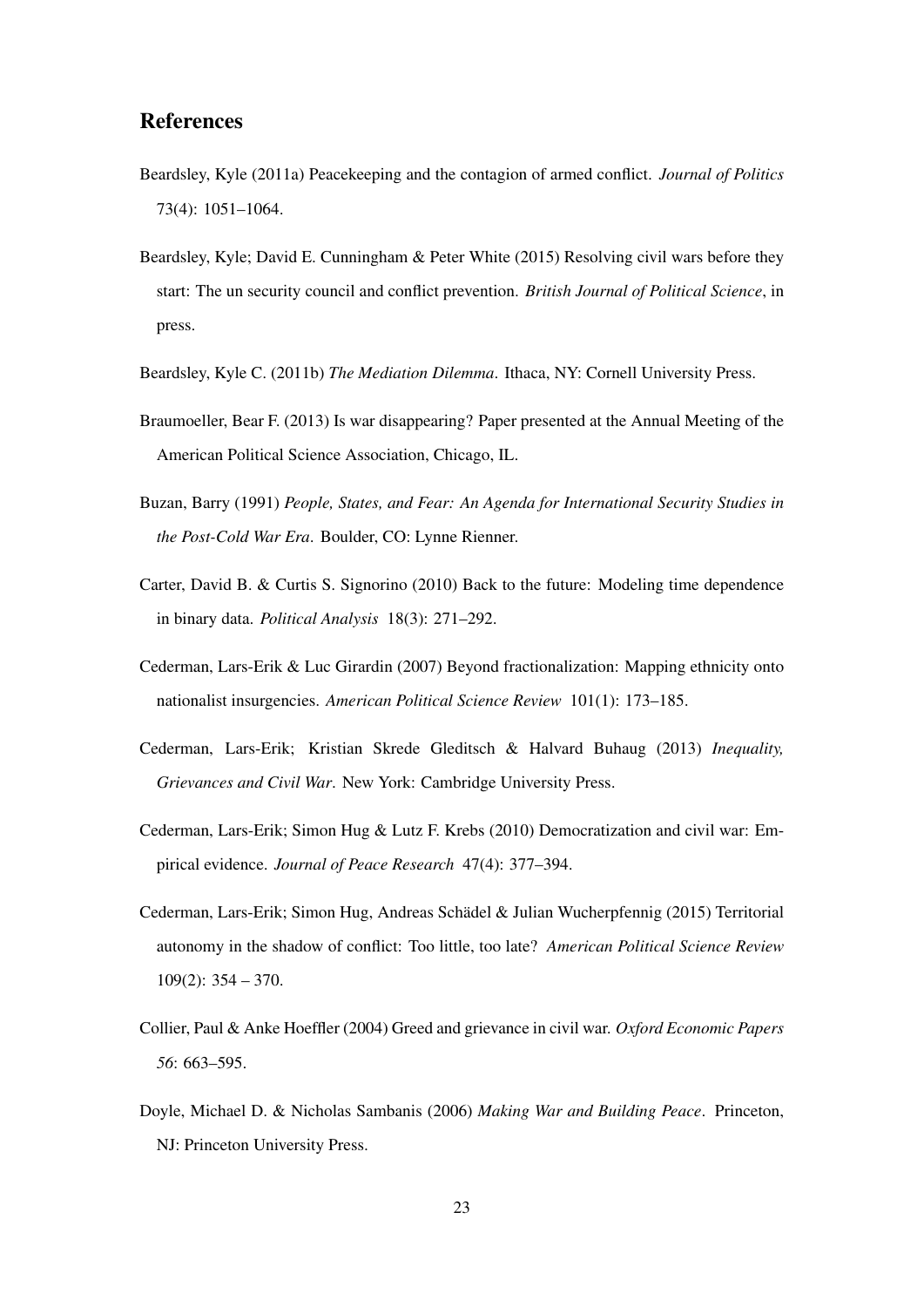- Engene, Jan Oscar (2004) *Terrorism in Western Europe: Explaining the Trends Since 1950*. Cheltenham: Edward Elgar.
- Fazal, Tanisha M. (2014) Dead wrong? battle deaths, military medicine, and exaggerated reports of war's demise. *International Security* 39(1): 95–125.
- Fearon, James D. & David D. Laitin (2003) Ethnicity, insurgency, and civil war. *American Political Science Review* 91(1): 75–90.
- Fearon, James D. & David D. Laitin (2004) Neotrusteeship and the problem of weak states. *International Security* 28(4): 543.
- Fortna, Page V. & Lisa Morje Howard (2008) Pitfalls and prospects in the peacekeeping literature. *Annual Review of Political Science 11*: 283–901.
- Gat, Azar (2013) Is war declining and why? *Journal of Peace Research* 50(2): 149–157.
- Gelman, Andrew & Jennifer Hill (2007) *Data Analysis Using Regression Models and Multilevel/Hierarchical Models*. Cambridge: Cambridge University Press.
- Gleditsch, Kristian Skrede & Steve Pickering (2014) Wars are becoming less frequent: A response to harrison and wolf. *Economic History Review* 67(1): 214–230.
- Gleditsch, Nils Petter (2008) The liberal moment fifteen years on. *International Studies Quarterly* 52(4): 691–712.
- Gleditsch, Nils Petter; Peter Wallensteen, Mikael Eriksson, Margareta Sollenberg & Hvard Strand (2002) Armed conflict 1946-2001: A new dataset. *Journal of Peace Research* 39(5): 615–637.
- Goldstein, Joshua S. (2011) *Winning the War on War: The Decline of Armed Conflict Worldwide*. New York: Penguin.
- Gray, John (2015) Steven pinker is wrong about violence and war.
- Gurr, Ted Robert (1993) *Minorities at Risk: A Global View of Ethnopolitical Conflicts*. Washington, DC: United States Institute of Peace Press.

Gurr, Ted Robert (2000a) Ethnic warfare on the wane. *Foreign Affairs* 79(May/June): 52–64.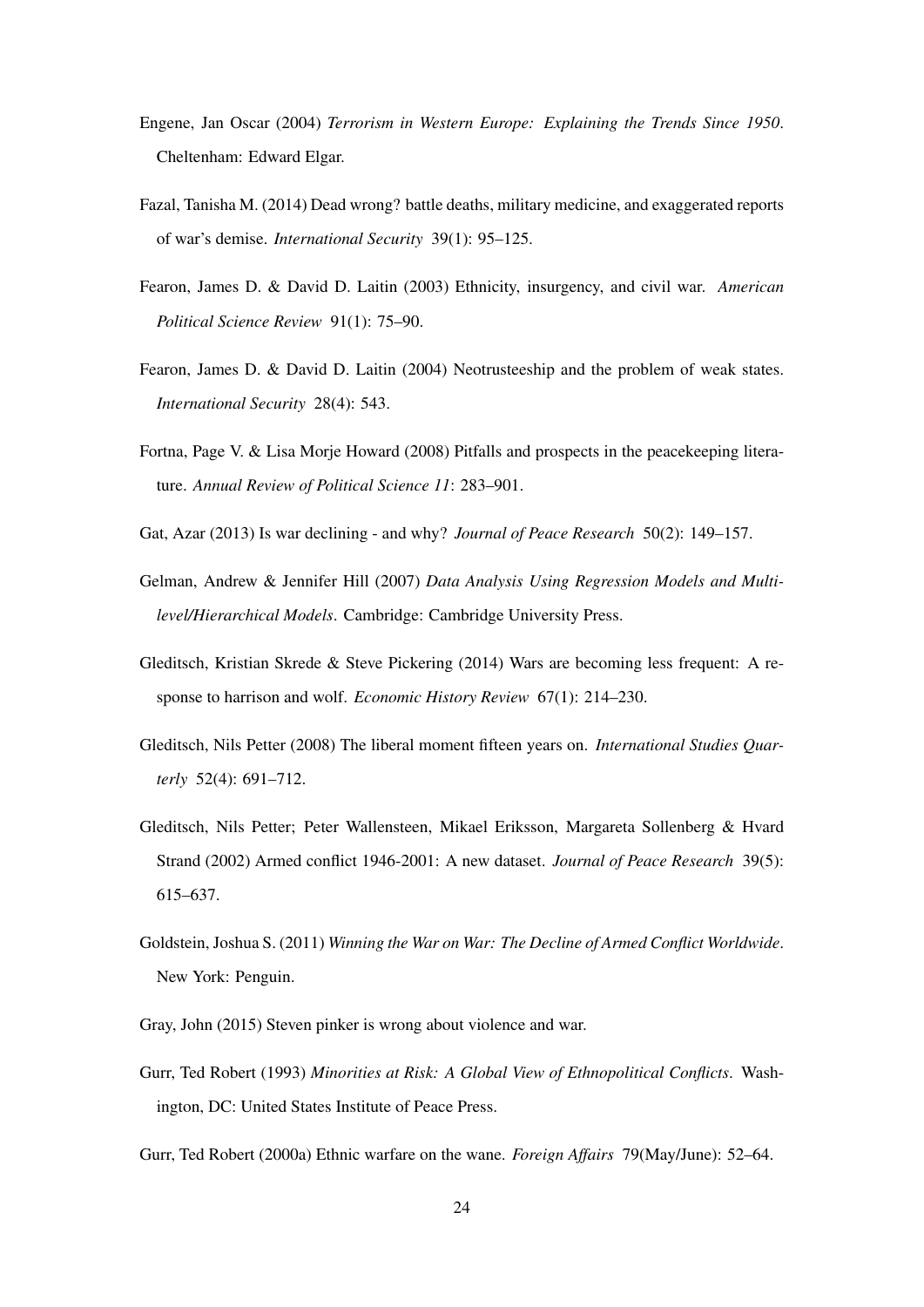- Gurr, Ted Robert (2000b) *Peoples Versus States: Minorities at Risk in the New Century*. Washington, DC: United States Institute of Peace Press.
- Harrison, Mark & Nikolaus Wolf (2012) The frequency of wars. *Economic History Review 65*: 1055–1076.
- Hegre, Håvard; Lisa Hultman & Hvard Mokleiv Nygård (2015) Peacekeeping works: An assessment of the effectiveness of un peacekeeping operations Peace Research Institute Oslo, Conflict Trends 01/2015.
- Heston, Alan; Robert Summers & Bettina Aten (2011) Penn world table version 7.0 Center for International Comparisons of Production, Income and Prices at the University of Pennsylvania.
- Horowitz, Donald L. (1985) *Ethnic Groups in Conflict*. Berkeley: University of California Press.
- Huntington, Samuel P. (1993) The clash of civilizations? *Foreign Affairs* 72(3): 22–49.
- Kaldor, Mary (2013) In defence of new wars. *Stability: International Journal of Security and Development* 2(1): DOI:http://doi.org/10.5334/sta.at.
- Kaplan, Robert D. (1994) The coming anarchy. *Atlantic Monthly* 273(2): 44–76.
- Levy, Jack S. & William R. Thompson (2013) The decline of war? multiple trajectories and diverging trends. *Review of International Studies 15*: 411–416.
- Lijphart, Arend (1977) *Democracy in Plural Societies: A Comparative Exploration*. New Haven: Yale University Press 930310.
- Mack, Andrew (2002) Civil war: Academic research and the policy community. *Journal of Peace Research* 39(5): 515–525.
- Mansfield, Edward D. & Jack Snyder (2005) *Electing to Fight: Why Emerging Democracies Go to War*. Cambridge, Mass.: MIT Press.
- Mattes, Michaela & Burcu Savun (2009) Fostering peace after civil war: Commitment problems and agreement design. *International Studies Quarterly* 53(3): 737–759.
- McGarry, John & Brendan O'Leary (2009) Must pluri-national federations fail? *Ethnopolitics* 8(5-25).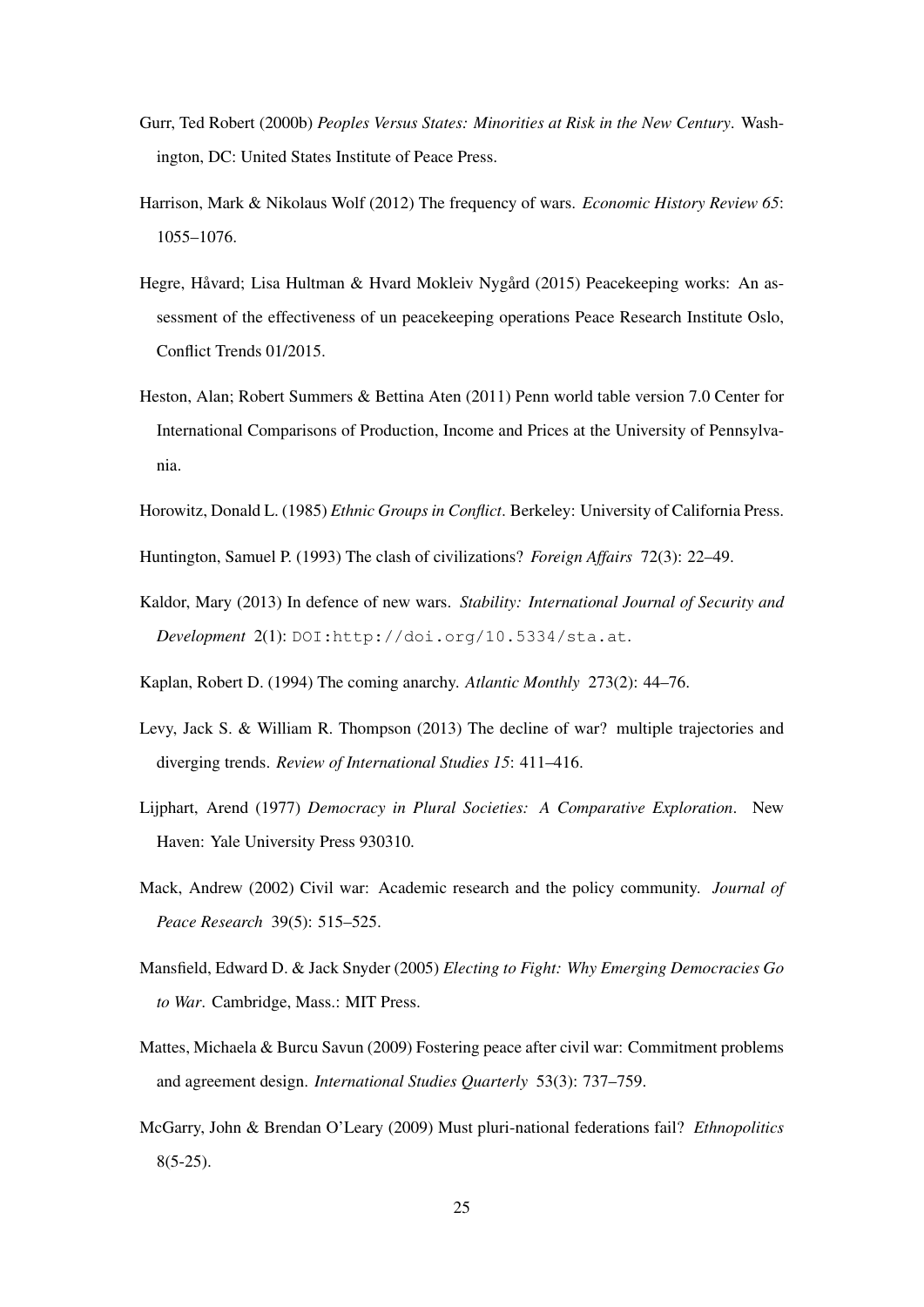- Mearsheimer, John J. (1990a) Back to the future: Instability in Europe after the cold war. *International Security* 15(4): 5–56.
- Mearsheimer, John J. (1990b) Why we will soon miss the cold war. *The Atlantic Monthly* 266(2): 35–50.
- Mueller, John (1994) The catastrophe quota: Trouble after the cold war. *Journal of Conflict Resolution* 38(3): 355–375.
- Park, Jong Hee (2010) Structural change in US presidents' use of force. *American Journal of Political Science* 54(3): 766–782.
- Petersen, Roger D. (2002) *Understanding Ethnic Violence: Fear, Hatred, and Resentment in Twentieth-Century Eastern Europe*. Cambridge: Cambridge University Press.
- Petersen, Roger D. (2011) *Western Intervention in the Balkans: The Strategic Use of Emotion in Conflict*. Cambridge: Cambridge University Press.
- Pettersson, Therése & Peter Wallensteen (2015) Armed conflicts, 1945-2014. *Journal of Peace Research* 52(4): 536–550.
- Pinker, Steven (2011) *The Better Angels of Our Nature: Why Violence Has Declined*. New York: Viking.
- Pinker, Steven (2015) Response to the book review symposium. *Sociology* 12(1): 1–6.
- Pinker, Steven & Andrew Mack (2014) The world is not falling apart: Never mind the headlines. We've never lived in such peaceful times. *Slate*, http: //www.slate.com/articles/news\_and\_politics/foreigners/2014/ 12/the\_world\_is\_not\_falling\_apart\_the\_trend\_lines\_reveal\_an\_ increasingly\_peaceful.html.
- Regan, Patrick M. & Daniel Norton (2005) Greed, grievance, and mobilization in civil wars. *Journal of Conflict Resolution* 49(3): 319–336.
- Thayer, Bradley A. (2013) Humans, not angels: Reasons to doubt the decline of war thesis. *Review of International Studies 15*: 405–411.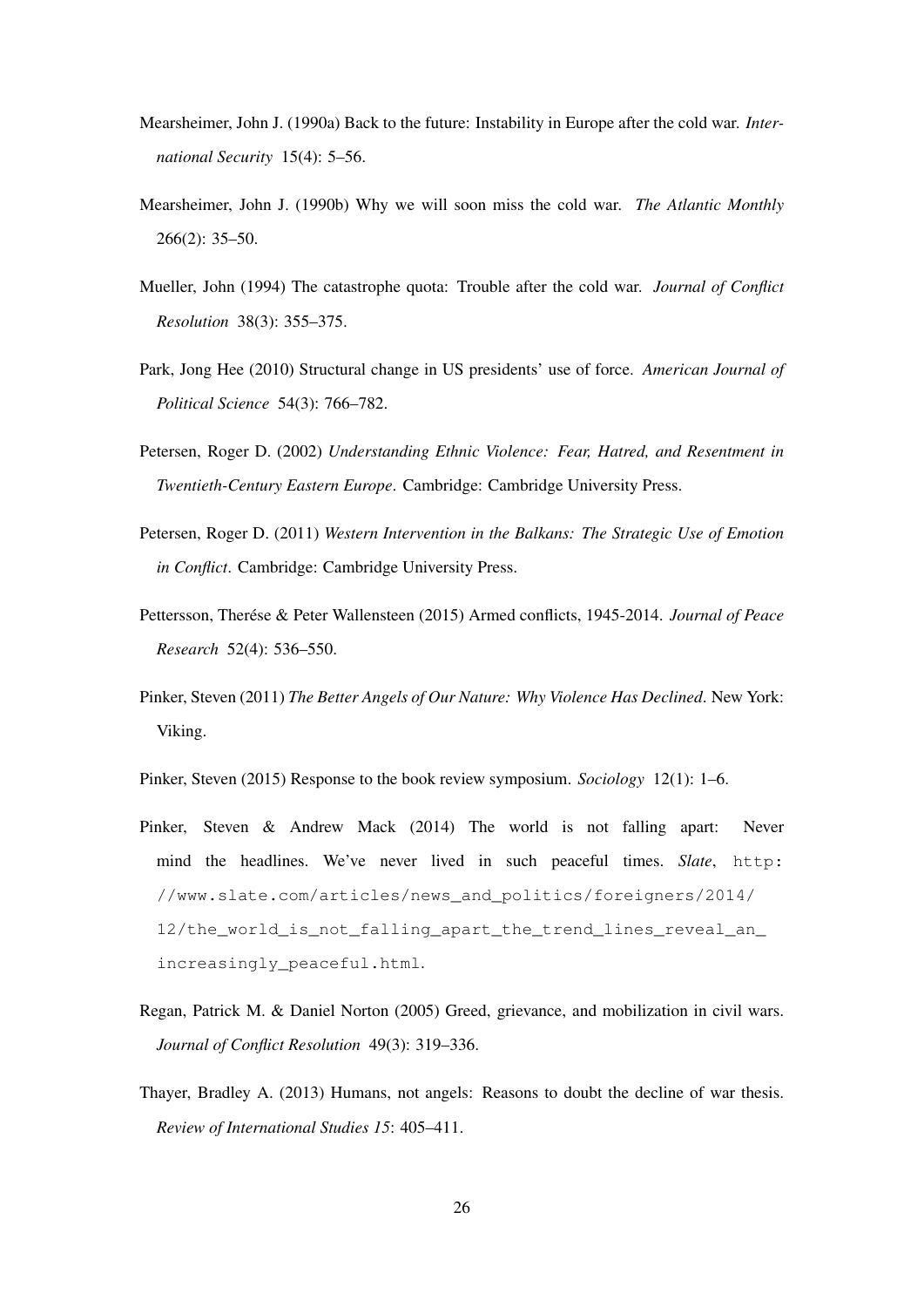- Valentino, Benjamin A. (2014) Why we kill: The political science of political violence against civilians. *Annual Review of Political Science 17*: 89–103.
- Vayrynen, Raimo, ed. (2013) *The Waning of Major War: Theories and Debates*. Abingdon: Routledge.
- Vogt, Manuel; Nils-Christian Bormann, Seraina Ruegger, Lars-Erik Cederman, Philipp Hun- ¨ ziker & Luc Girardin (2015) Integrating data on ethncity, geography, and conflict: The ethnic power relations dataset family. *Journal of Conflict Resolution*, 59(7): 1327-1342.
- Wallensteen, Peter & Margareta Sollenberg (1995) After the cold war: Emerging patterns of armed conflict 1989-94. *Journal of Peace Research* 32(3): 345–360.
- Wallensteen, Peter & Margareta Sollenberg (1996) The end of international war? Armed conflict 1989-95. *Journal of Peace Research* 33(3): 353–370.
- Walzer, Michael (1992) The new tribalism: Notes on a difficult problem. *Dissent 39*: 164–171.
- Wilson, Ernest J., III & Ted Robert Gurr (1999) Fewer nations are making war. *Los Angeles Times, 22 August*.
- Wucherpfennig, Julian; Philipp M. Hunziker & Lars-Erik Cederman (forthcoming) Who inherits the state? colonial rule and post-colonial conflict. *American Journal of Political Science*, in press.
- Wucherpfennig, Julian; Nils W. Metternich, Lars-Erik Cederman & Kristian Skrede Gleditsch (2012) Ethnicity, the state, and the duration of civil war. *World Politics* 64(1): 79–115.

# **Biographies**

LARS-ERIK CEDERMAN, b. 1963, PhD in Political Science (University of Michigan, 1994); Professor of International Conflict Research, ETH Zurich (2003- ). Current research interests: ¨ ethnicity, nationalism, democratization, and political violence. Most recent book: Inequality, Grievances, and Civil War (Cambridge University Press 2013, with Kristian Skrede Gleditsch and Halvard Buhaug).